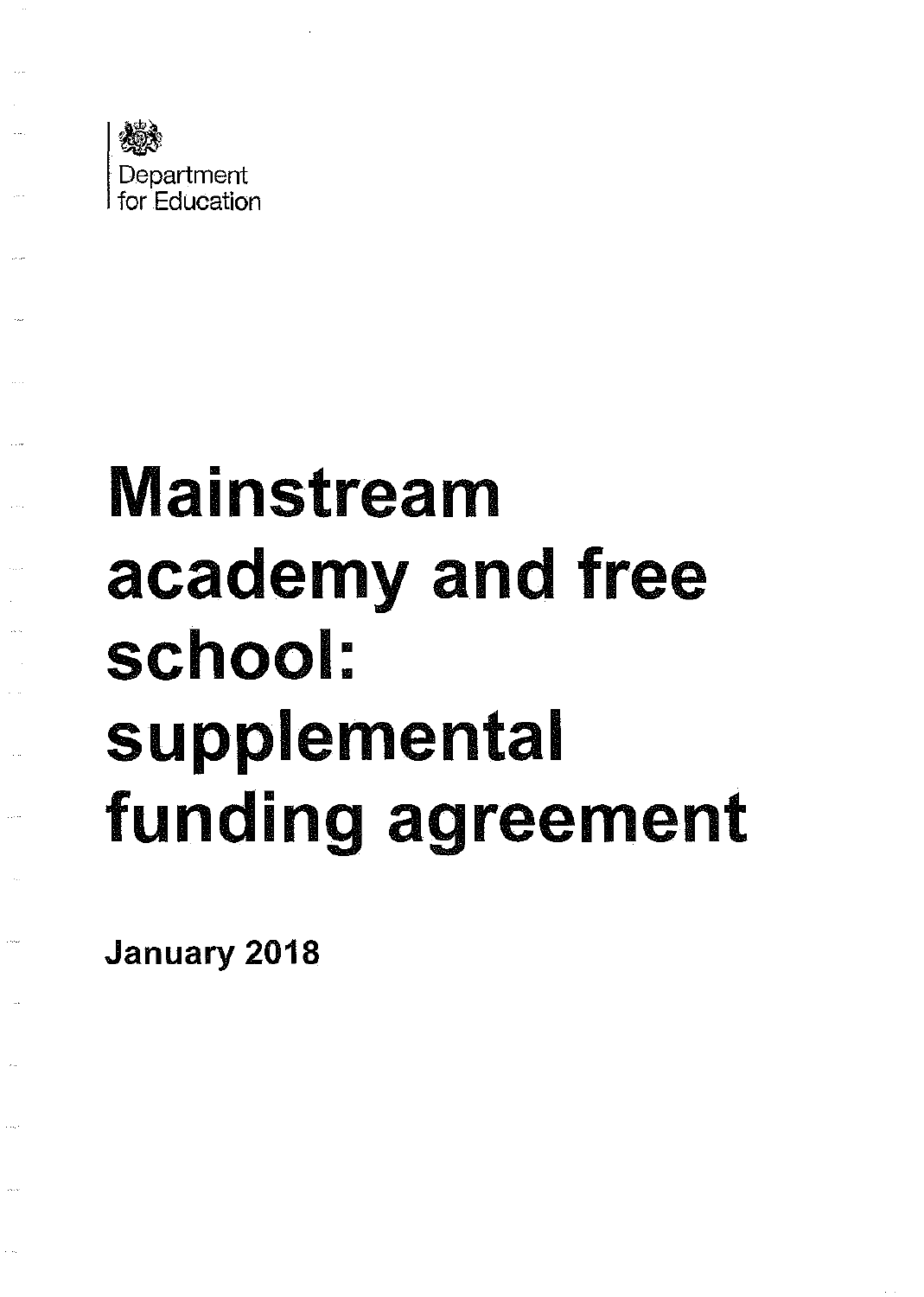# **Contents**

 $\hat{\phi}$ 

. . . .

 $\mathbb{R}^2$ 

 $\mathcal{A}$ 

 $\ddot{\phantom{a}}$ 

...,

 $\sim$ 

 $\ddot{\phantom{0}}$ 

 $\ddot{\phantom{0}}$ 

 $\dotsc$ 

 $\sim$   $\phi$ 

 $\mathbb{R}^{d}$ 

k,  $\ddotsc$ 

ł,  $\langle \cdot, \cdot \rangle$ 

Ŷ.  $\langle \cdot, \cdot \rangle$ 

 $\hat{\phi}$  .

 $\langle \rangle$ 

 $\sim$ 

 $\sim$ 

 $\hat{\mathcal{H}}$ 

 $\sim$ 

 $\sim$ 

| <b>SUMMARY SHEET</b>                                   |                 |
|--------------------------------------------------------|-----------------|
| Information about the Academy:                         | $\cdot$ 4       |
| <b>ESTABLISHING THE ACADEMY</b><br>1.                  | 8               |
| Definitions and interpretation                         | 8               |
| The Academy                                            | 9               |
| <b>RUNNING OF THE ACADEMY</b><br>2.                    | 10              |
| Teachers and staff                                     | 10              |
| Pupils                                                 | 10              |
| <b>SEN unit</b>                                        | 10              |
| Charging                                               | 10              |
| Admissions                                             | 10 <sup>°</sup> |
| Curriculum                                             | 13              |
| <b>GRANT FUNDING</b><br>3.                             | 15              |
| Calculation of GAG                                     | 15              |
| Other relevant funding                                 | 16              |
| <b>LAND</b><br>4.                                      | 17              |
| <b>TERMINATION</b><br>5.                               | 22              |
| Termination by either party                            | 22              |
| <b>Termination Warning Notice</b>                      | 22              |
| Termination by the Secretary of State after inspection | 23              |
| Termination by the Secretary of State                  | 24              |
| Funding and admission during notice period             | 24              |
| Notice of intention to terminate by Academy Trust      | 25              |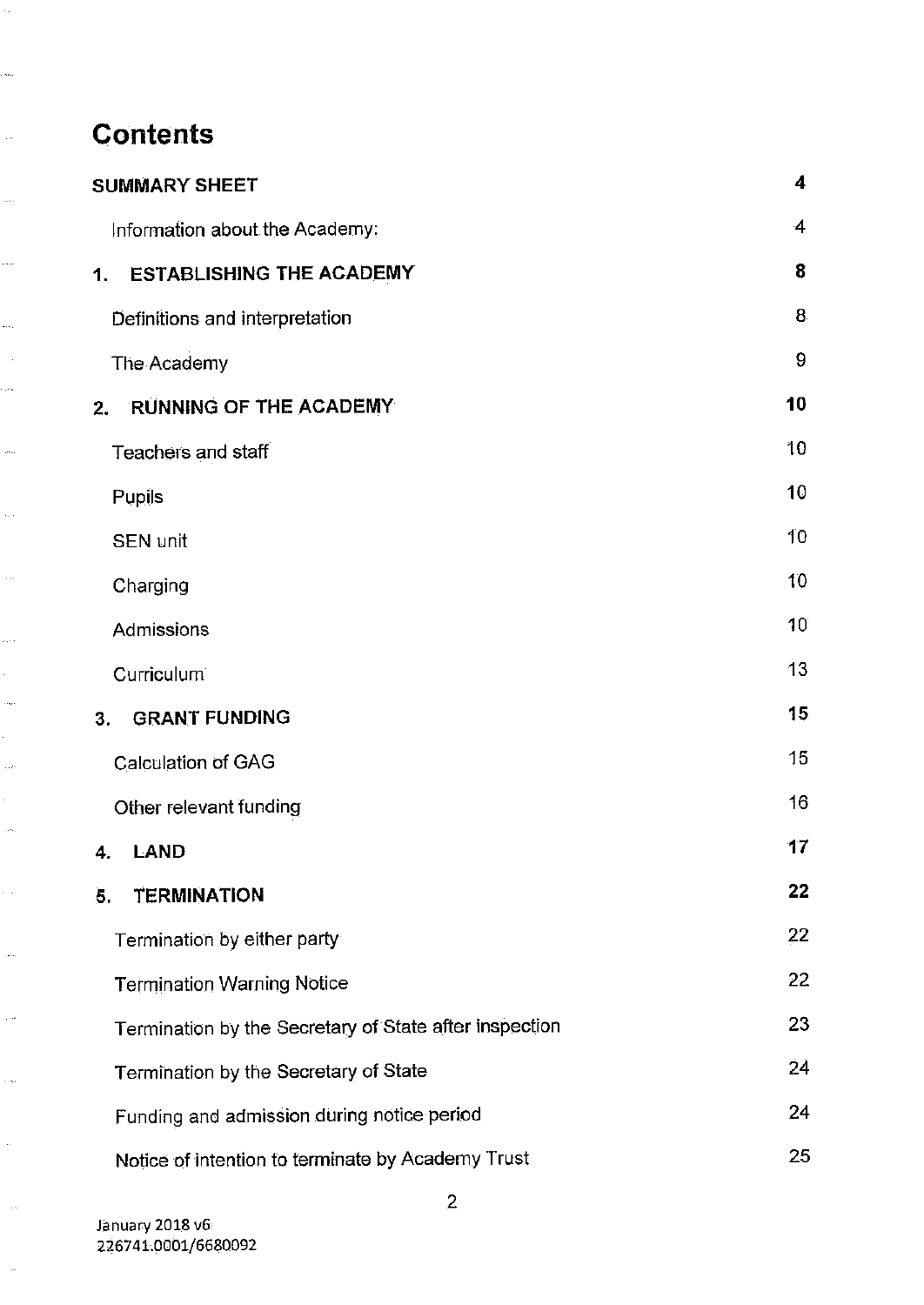| <b>Effect of termination</b>                                                                 | 27 |
|----------------------------------------------------------------------------------------------|----|
| OTHER CONTRACTUAL ARRANGEMENTS<br>6.                                                         | 28 |
| Annexes                                                                                      | 28 |
| The Master Agreement                                                                         | 28 |
| General                                                                                      | 28 |
| <b>ANNEXES</b>                                                                               | 31 |
| ADMISSION OF CHILDREN AND YOUNG PEOPLE WITH<br>7.<br><b>EDUCATION, HEALTH AND CARE PLANS</b> | 31 |
| ADMISSION OF CHILDREN WITH A STATEMENT OF SPECIAL<br>8.<br><b>EDUCATIONAL NEEDS</b>          | 31 |

ia.

 $\ddot{\cdot}$ 

u)

44

 $\ddot{\phantom{0}}$ 

 $\ddotsc$ 

 $\ddotsc$ 

 $\hat{\mathcal{A}}$  $\cdots$ 

 $\frac{1}{2}$ 

. . .

 $\hat{\mathcal{L}}_0$ 

 $\bar{\psi}$   $\bar{\psi}$ 

 $\hat{\mathcal{A}}_{\text{ext}}$ 

Ŷ,

 $\cdot$   $\sim$ 

 $\ddotsc$ 

 $\hat{\phi}$ 

Ŷ,

 $\hat{\mathcal{A}}$ 

 $\langle \ldots \rangle$  .

 $\hat{\phi}$ 

 $\langle \cdot, \cdot \rangle$ 

 $\langle \cdot, \cdot \rangle$ 

 $\sim$   $\sim$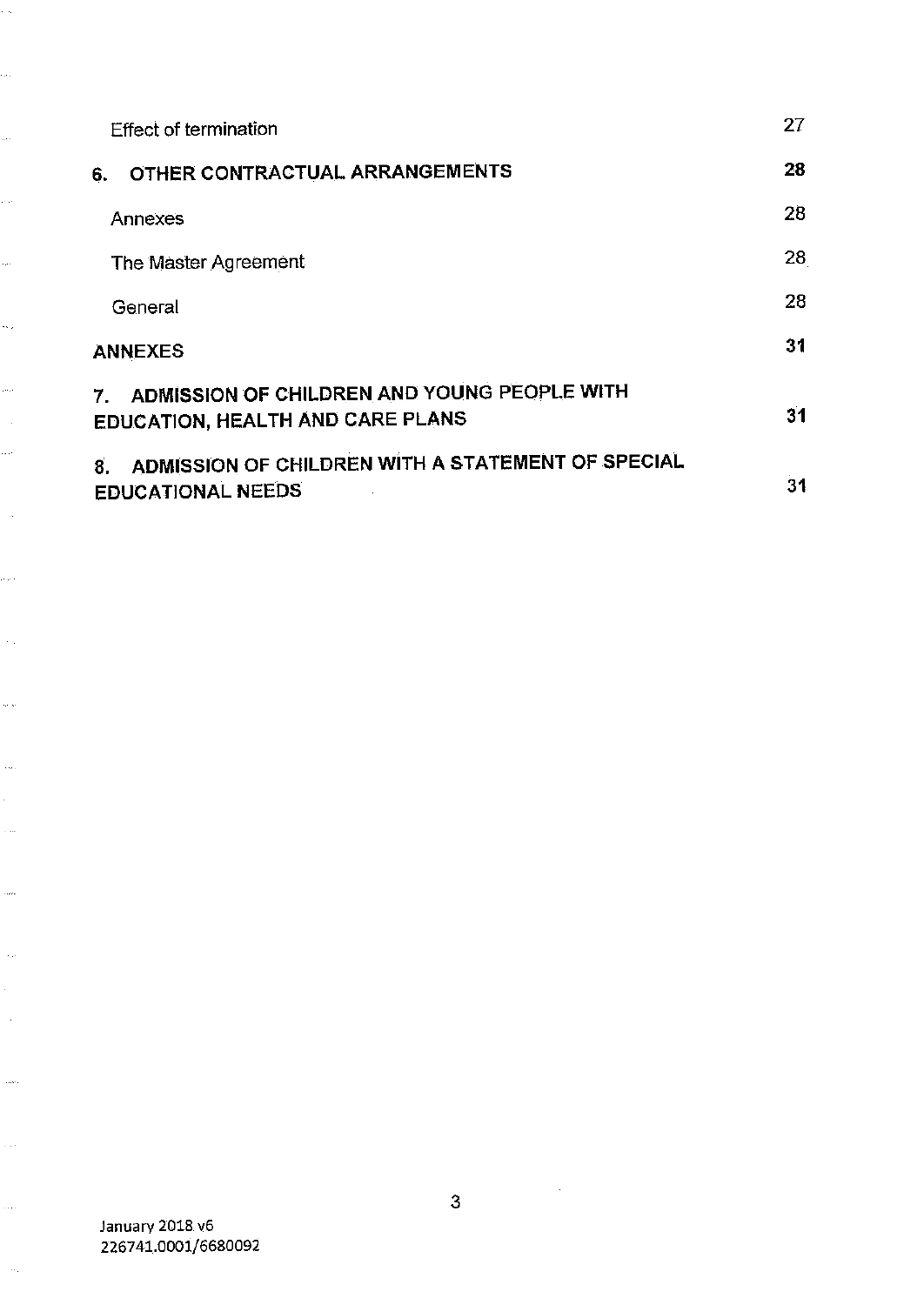## **SUMMARY SHEET**

 $\bar{\mathcal{A}}$ 

i,

J,

 $\ddot{\phantom{a}}$ 

÷.

 $\ddot{ }$ 

Ŷ,

## **Information about the Academy:**

| <b>Name of Academy Trust</b>                                 | Christ The King Catholic Collegiate                                                                                                 |
|--------------------------------------------------------------|-------------------------------------------------------------------------------------------------------------------------------------|
| Company number                                               | 08933913                                                                                                                            |
| Date of Master Funding Agreement                             | 29 March 2017                                                                                                                       |
| Name of academy                                              | Our Lady & St Werburgh's Catholic Primary<br>School                                                                                 |
| <b>Opening date</b>                                          | 1 April 2018                                                                                                                        |
| Type of academy (indicate whether<br>academy or free school) | Academy                                                                                                                             |
| Religious designation                                        | Roman Catholic                                                                                                                      |
| Wholly or partly selective                                   | No                                                                                                                                  |
| Name of predecessor school<br>(where applicable)             | Our Lady & St Werburgh's Catholic Primary<br>School                                                                                 |
| Capacity number                                              | 210                                                                                                                                 |
| Age range                                                    | $3 - 11$                                                                                                                            |
| Number of sixth form places                                  | 0                                                                                                                                   |
| Number of boarding places                                    | 0                                                                                                                                   |
| SEN unit / Resource provision                                | N/A                                                                                                                                 |
| <b>Land arrangements</b>                                     | Versions 2 and 3                                                                                                                    |
| (Version 1-7 or other)                                       |                                                                                                                                     |
| Address and title number of Land                             | Title numbers: SF522888 and SF311524                                                                                                |
|                                                              | Our Lady & St Werburgh's Catholic Primary<br>School<br>Seabridge Lane<br>Clayton<br>Newcastle under Lyme<br>Staffordshire<br>ST54AG |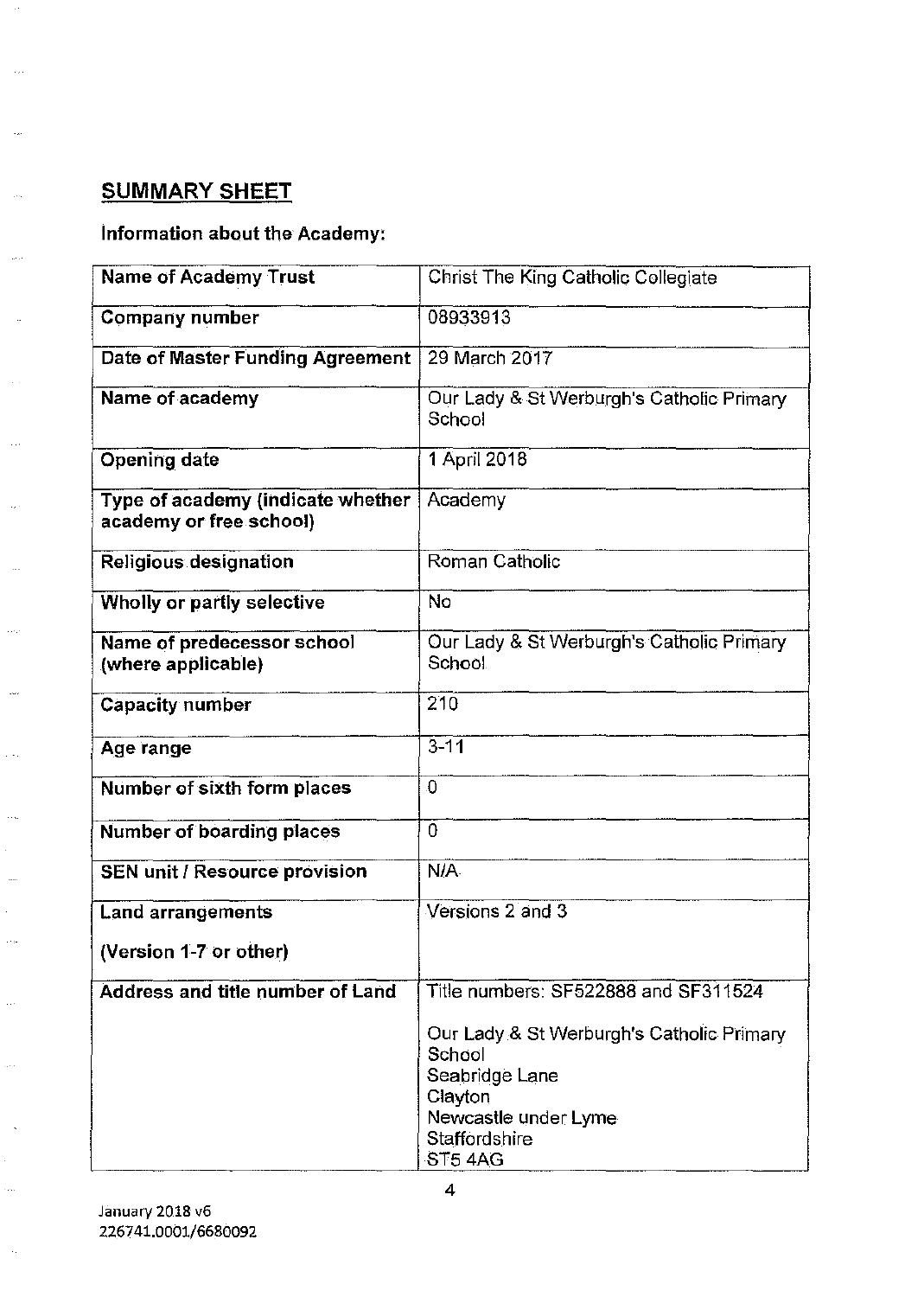| Address and title number of | Title number: SF548551                                                                                                              |
|-----------------------------|-------------------------------------------------------------------------------------------------------------------------------------|
| <b>Church Land</b>          | Our Lady & St Werburgh's Catholic Primary<br>School<br>Seabridge Lane<br>Clayton<br>Newcastle under Lyme<br>Staffordshire<br>ST54AG |

 $\frac{1}{2}$ 

 $\ddot{\phantom{0}}$ 

 $\sim$ 

 $\mathcal{A}$ 

 $\frac{1}{2}$  $\hat{\phi}$ 

 $\ddot{\phantom{1}}$ 

 $\mathcal{A}$ . .

 $\frac{1}{2}$ 

Ļ,

 $\ddot{\phi}$ 

 $\hat{\mathcal{C}}$ 

 $\frac{1}{2}$ 

 $\frac{1}{2}$ 

ł,  $\frac{1}{2}$ 

 $\hat{\beta}$ 

k) in.

 $\ddot{\phantom{a}}$ 

k)<br>1  $\ddot{\phantom{0}}$  $\hat{\psi}$  ).

 $\frac{1}{2}$ 

 $\cdots$ 

 $\langle \rangle$ 

 $\sim$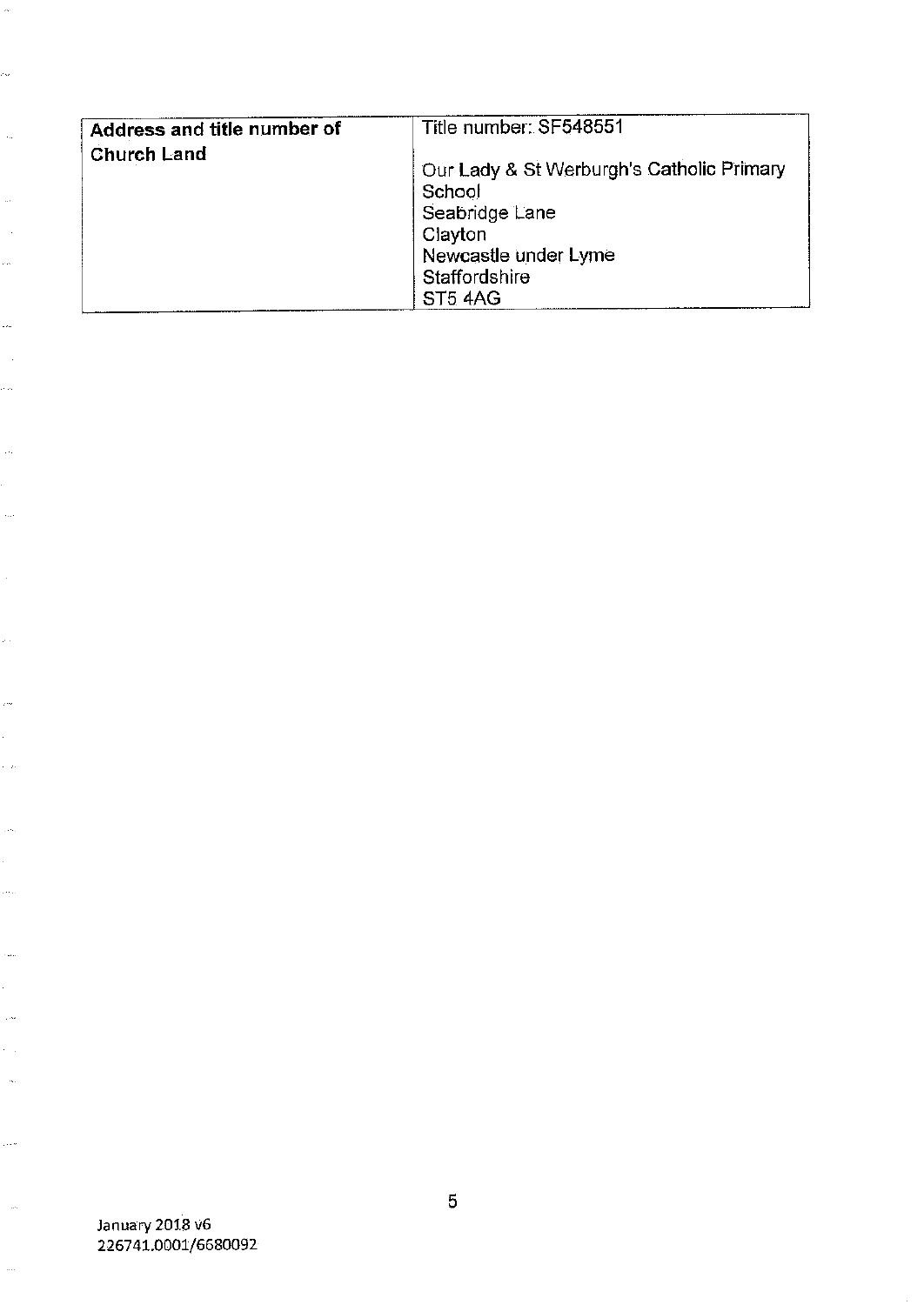**Please confirm which clause variations have been applied or marked as 'Not used'** 

| <b>Clause No.</b> | <b>Descriptor</b>                                                                                                           | <b>Applied</b> | Not used |
|-------------------|-----------------------------------------------------------------------------------------------------------------------------|----------------|----------|
| 1.1               | Only applies to free schools and new<br>provision academies                                                                 |                | ✓        |
| 2.A.1             | Clause applies where an academy was<br>previously a VC or foundation school<br>designated with a religious character        |                | ✓        |
| 2.C, 2.D          | Only applies where the academy has an SEN<br>unit                                                                           |                | ✓        |
| 2.E               | Only applies where there was a predecessor<br>independent school                                                            |                |          |
| 2 <sub>c</sub>    | Clause does not apply to free schools (unless<br>there was a predecessor independent<br>school), or new provision academies | ✓              |          |
| 2.M               | Clause applies only to academies and free<br>schools designated with a religious character                                  |                |          |
| 2.N               | Clause applies only to academies that were<br>formerly wholly selective grammar schools                                     |                | ✓        |
| 2.0               | Clause applies only to academies that were<br>formerly partially selective grammar schools                                  |                | ✓        |
| 2.7               | Clause applies to free schools and new<br>provision academies designated with a<br>religious character                      |                |          |
| 2.W               | Clause only applies where the academy is<br>designated with a religious character                                           | ✓              |          |
| 2.X               | Clause only applies where the academy has<br>not been designated with a religious<br>character                              |                |          |
| 2.Y               | Clause applies where an academy was<br>previously a VC school or foundation school<br>designated with a religious character |                |          |

ò,

u.

 $\hat{\beta}$ 

 $\ddot{\cdot}$ 

 $\mathbb{R}^2$ 

 $\hat{\rho}$ 

Ļ,

 $\hat{\phi}$  ,

 $\hat{\phi}$ 

 $\mathbb{R}^2$ 

 $\frac{1}{2}$ 

47

 $\hat{\phi}$ 

Ļ, .,

, , , ,

 $\epsilon$  $\hat{\phi}$ 

i.

ł,

are e

k,  $\hat{\mathcal{A}}$ 

 $\hat{\phi}$ 

 $\sim$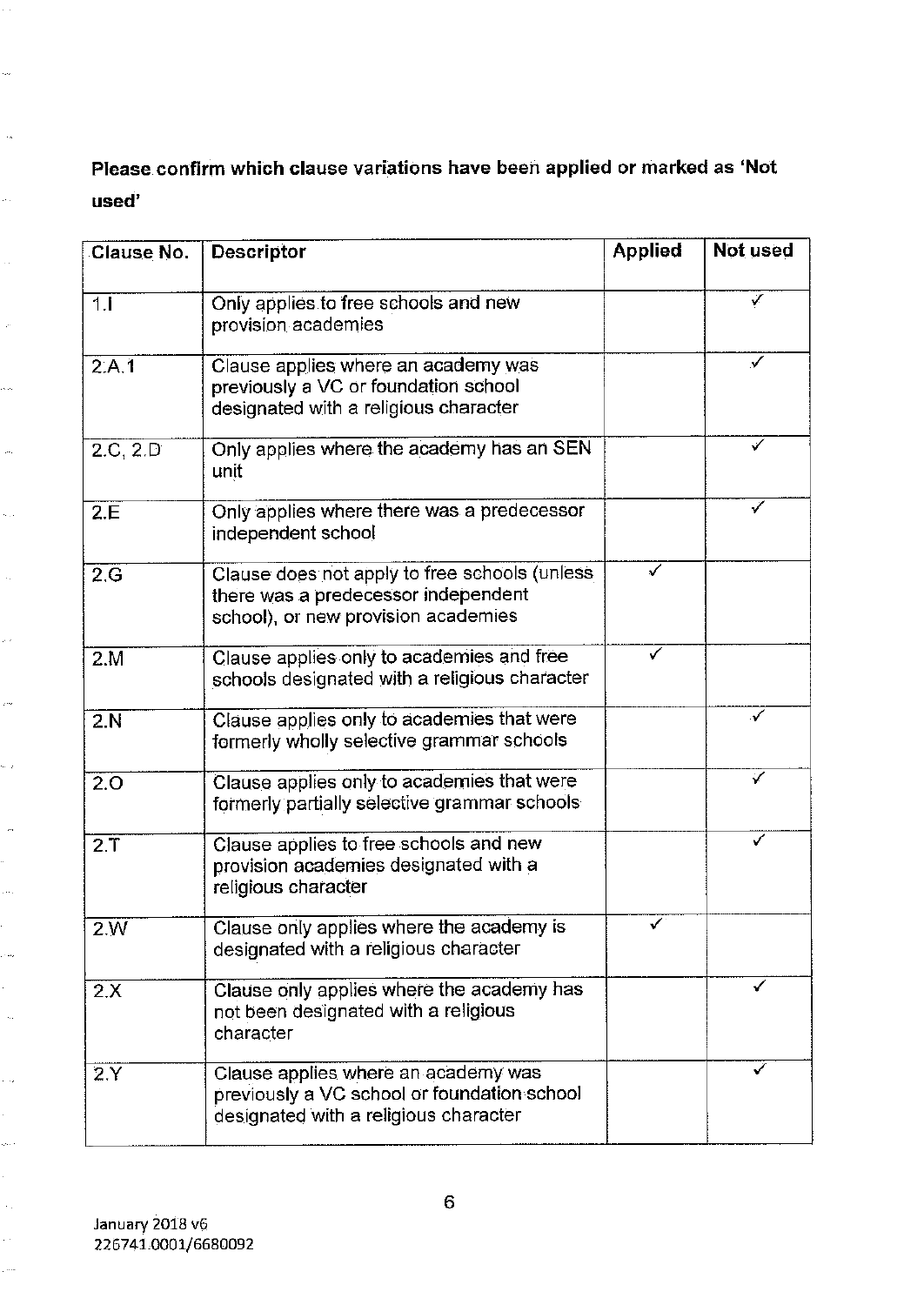| Clause No.    | Descriptor                                                                                                                        | <b>Applied</b> | Not used     |
|---------------|-----------------------------------------------------------------------------------------------------------------------------------|----------------|--------------|
| 2.Yc)         | Sub-clause applies if the academy is<br>designated with a denominational religious<br>character - CE etc. rather than 'Christian' |                |              |
| $3: A - 3. F$ | Option 1 applies to converter and sponsored<br>academies: if used delete option 2                                                 |                |              |
| $3.A - 3.F$   | Option 2 applies to free schools and new<br>provision academies: if used delete option 1                                          |                | $\checkmark$ |
| 3.H           | Clause relating to Start-up only applies in<br>some cases (does not apply to academy<br>converters)                               |                |              |
| 3.1           | Clause only applies to full sponsored and<br>intermediate sponsored academies with<br>approved Academy Action Plans               |                |              |
| 3.K           | Clause does not apply to free schools (unless<br>there was a predecessor independent<br>school), or new provision academies       |                |              |
| 5.G.1         | Clause applies only to a boarding<br>academy/free school                                                                          |                | ✓            |
| 5.1           | Clause only applies to sponsored academies                                                                                        |                |              |
| 5.K           | Clause applies to free schools and may be<br>applied to new provision academies                                                   |                | ✓            |
| 5.L           | Clause applies to free schools and may be<br>applied to new provision academies                                                   |                |              |
| 5.M           | Clause applies to free schools and may be<br>applied to new provision academies                                                   |                |              |
| 5.N           | Clause applies to free schools and may be<br>applied to new provision academies                                                   |                |              |
| 5.0           | Clause applies to free schools and may be<br>applied to new provision academies                                                   |                |              |
| 6.H           | Clause only applies to schools which are<br>designated with a Church of England or<br>Roman Catholic character                    |                |              |

 $\ddot{\phi}$ 

 $\bar{\phi}$ 

 $\mathbb{R}^2$ 

 $\hat{\phi}$ 

 $\ddot{\cdot}$ 

in.<br>C

 $\bar{\beta}$ 

Ļ,  $\frac{1}{2}$  ,

 $\omega$   $\bar{\nu}$  $\frac{1}{2}$  $\frac{1}{2}$ 

 $\frac{1}{2}$ 

k) i<br>S

 $\hat{\theta}$ 

ł,

 $\frac{1}{2}$ 

i<br>S  $\ddot{\cdot}$ 

 $\frac{1}{2}$ 

k)<br>S  $\frac{1}{\sqrt{2}}$ 

ł,  $\frac{1}{2}$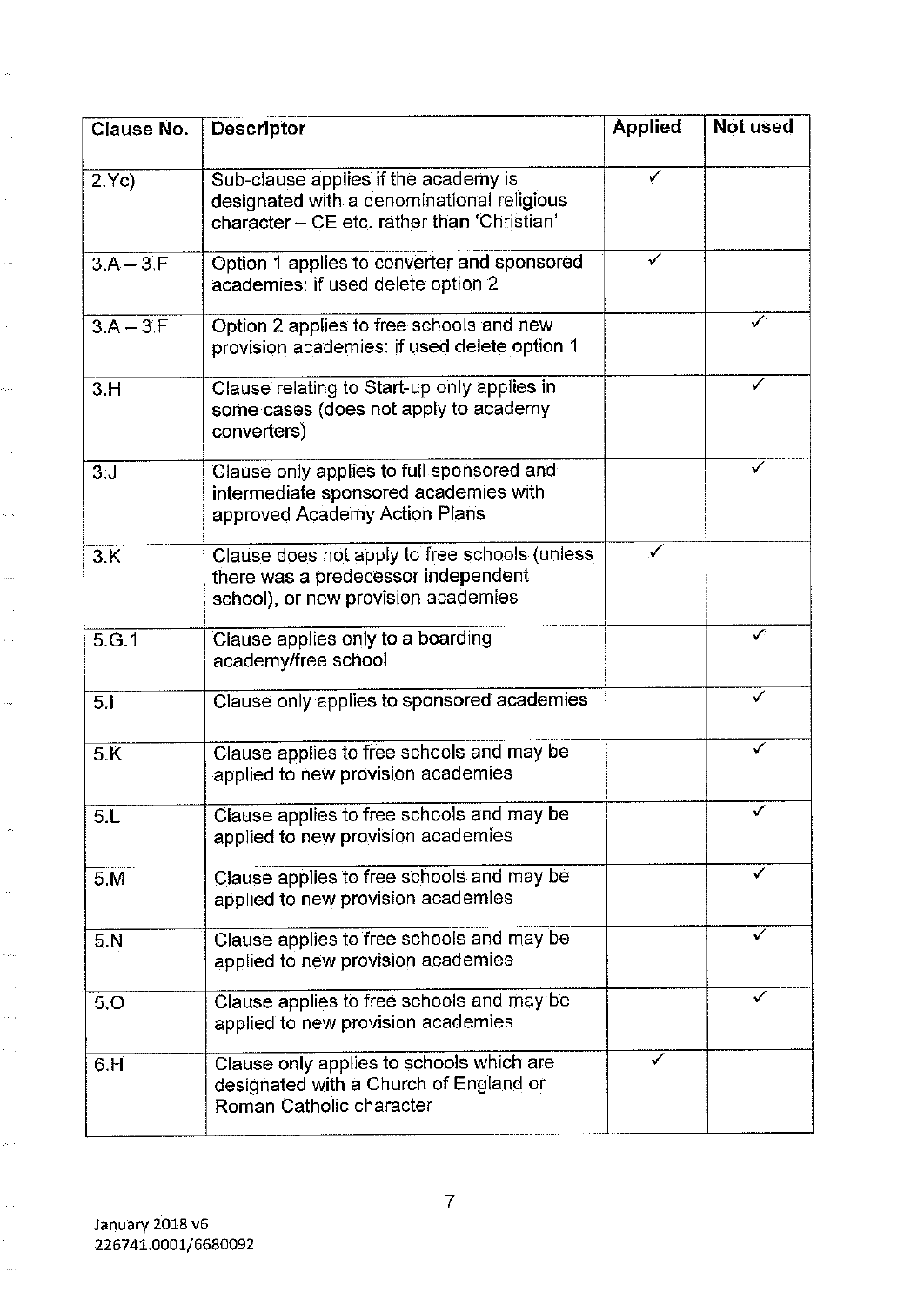## **1. ESTABLISHING THE ACADEMY**

1.A This Agreement made between the Secretary of State for Education and Christ The King Catholic Collegiate is supplemental to the master funding agreement made between the same parties and dated 29 March 2017 (the **"Master Agreement'').** 

#### **Definitions and interpretation**

 $\sim$   $\alpha$ 

 $\bar{\mathcal{A}}$  .

 $\bar{\omega}$ 

 $\overline{\mathbf{a}}$ 

Ω,

j.

. . . .

- 1. B Except as expressly provided in this Agreement words and expressions defined in the Master Agreement will have those same meanings in this Agreement.
- 1.C The following capitalised words and expressions will have the following **meanings:**

"The **Academy"** means Our Lady and St Werburgh's Catholic Primary School.

**"Church Land"** means the land known as Our Lady & St Werburgh's Catholic Primary School, Seabridge Lane, Clayton, Newcastle under Lyme, Staffordshire, ST5 4AG owned by The Birmingham Roman Catholic Diocesan Trustees Registered which is registered at the Land Registry under title number SF548551 and demised by the Church Supplemental Agreement.

**"Church Supplemental Agreement"** means the occupancy agreement relating to the Church Land (as defined above) dated 2018 and made between: (1) the Secretary of State for Education; (2) the Academy Trust; (3) the Trustees of the charity known as Christ The King Catholic Collegiate; and (4) The Binmingham Roman Catholic Diocesan Trustees Registered.

**"Coasting"** has the meaning given by regulations under subsection (3) of section 60B of the Education and Inspections Act 2006 in relation to a school to which that section applies.

**"SEN"** means Special Educational Needs and the expressions **"special educational** 

**January 2018 v6**  2267 41.0001/6680092 8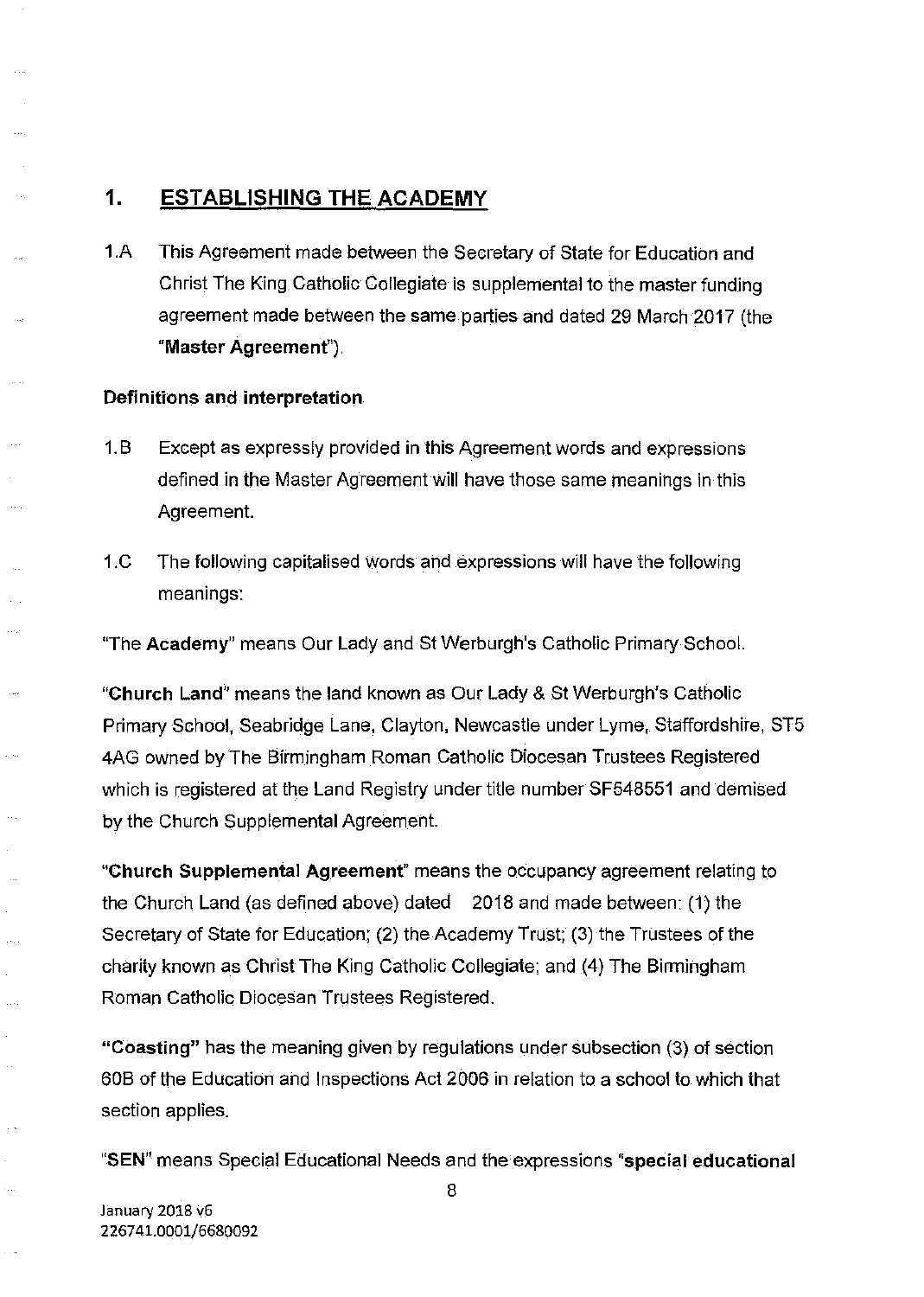**needs"** and **"special educational provision"** have the meaning set out in sections 20(1) and 21(2) of the Children and Families Act 2014.

**"Termination Notice"** means a notice sent by the Secretary of State to the Academy Trust, terminating this Agreement on the date specified in the notice.

**"Termination Warning Notice"** means a notice sent by the Secretary of State to the Academy Trust, stating his intention to terminate this Agreement.

- 1. D The Interpretation Act 1978 applies ta this Agreement as it applies ta an Act of Parliament.
- 1.E Reference in this Agreement to clauses and annexes will, unless otherwise stated, be to clauses and annexes to this Agreement.

#### **The Academy**

 $\ddotsc$ 

 $\bar{a}$ 

l.

 $\ddotsc$ 

i.

 $\bar{\mathcal{A}}$ 

Щ,

 $\ddotsc$ 

μ.,

 $\hat{\phi}_\alpha$ 

 $\ddotsc$ 

k.

 $\ddotsc$ 

i.

 $\bar{z}$  .

- 1.F The Academy is a Mainstream Academy as defined in clause 1.4 of the Master Agreement.
- 1.G The Academy Trust will establish and maintain the Academy in accordance with the Master Agreement and this Agreement.
- 1.H The Academy Trust will open the Academy on 1 April 2018.

#### 1.1 Not used.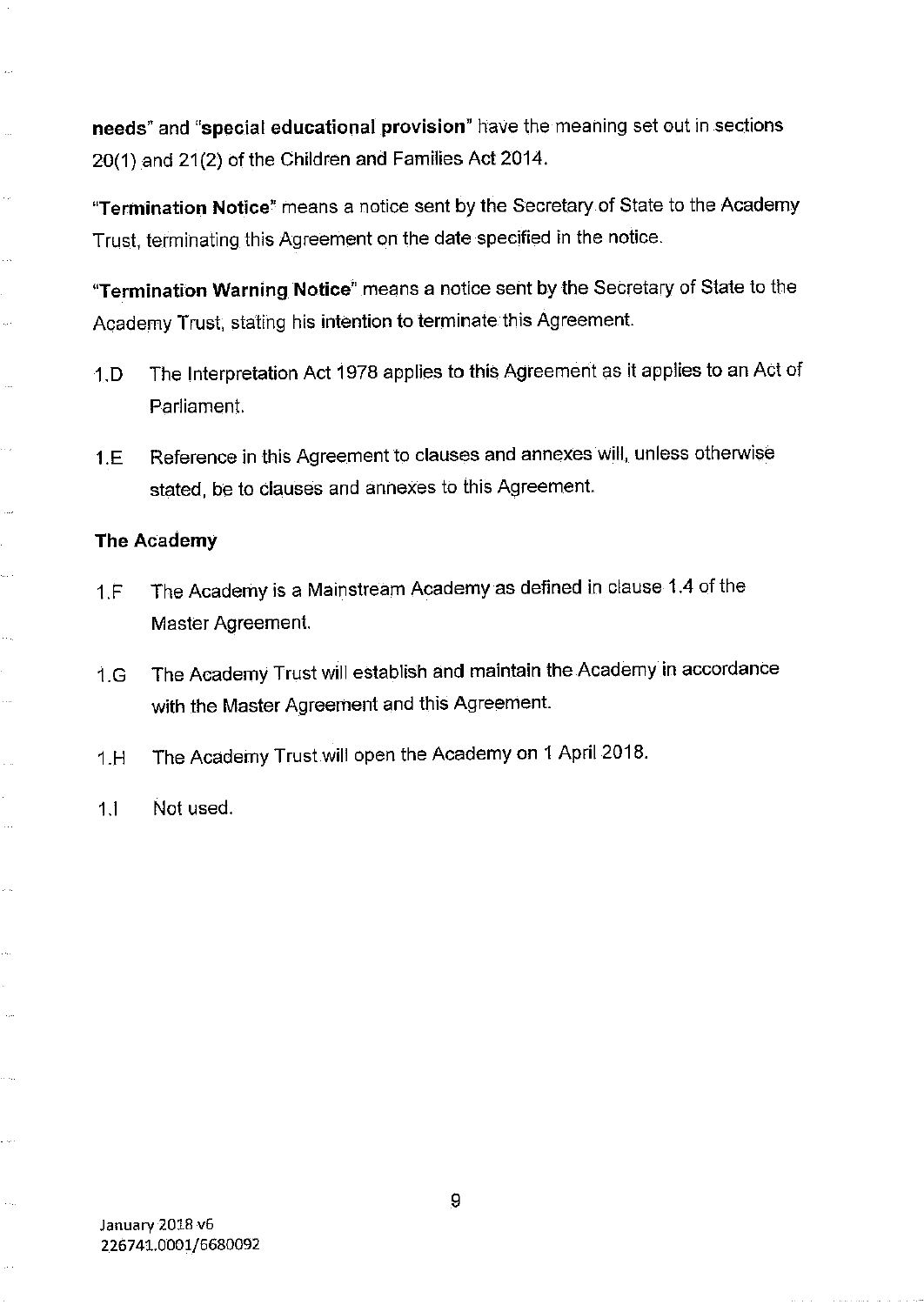## **2. RUNNING OF THE ACADEMY**

#### **Teachers and staff**

ļ.

 $\bar{\mathcal{A}}$  .

J.

 $\ddotsc$ 

J.

 $\hat{\mathcal{A}}_{\text{max}}$ 

i.

 $\hat{\beta}$  .

÷.

 $\ddotsc$ 

 $\sim$   $\sim$ 

- 2.A Subject to clause 2.4 of the Master Agreement, 7.A of this Agreement and section 67 of the Children and Families Act 2014, the Academy Trust may, in accordance with any relevant Guidance, employ anyone it believes is suitably qualified or is otherwise eligible to plan and prepare lessons and courses for pupils, teach pupils, and assess and report on pupils' development, progress and attainment.
- 2.A.1 Not used.

#### **Pupils**

2.B The planned capacity of the Academy is 210 in the age range 3-11. The Academy will be an all ability inclusive school.

#### **SEN unit**

2.C Not used;

2.D Not used;

#### **Charging**

2.E Not used.

#### **Admissions**

- 2.F Subject to clauses 2.K- 2.L the Academy Trust will act in accordance with, and will ensure that its Independent Appeal Panel is trained to act in accordance with, the School Admissions Code and School Admission Appeals Code published by the DIE (the "Codes") and all relevant admissions law as they apply to foundation and voluntary aided schools, and with equalities law. Reference in the Codes or legislation to "admission authorities" will be deemed to be references to the Academy Trust.
- 2.G Pupils on roll in a Predecessor School which was a maintained or independent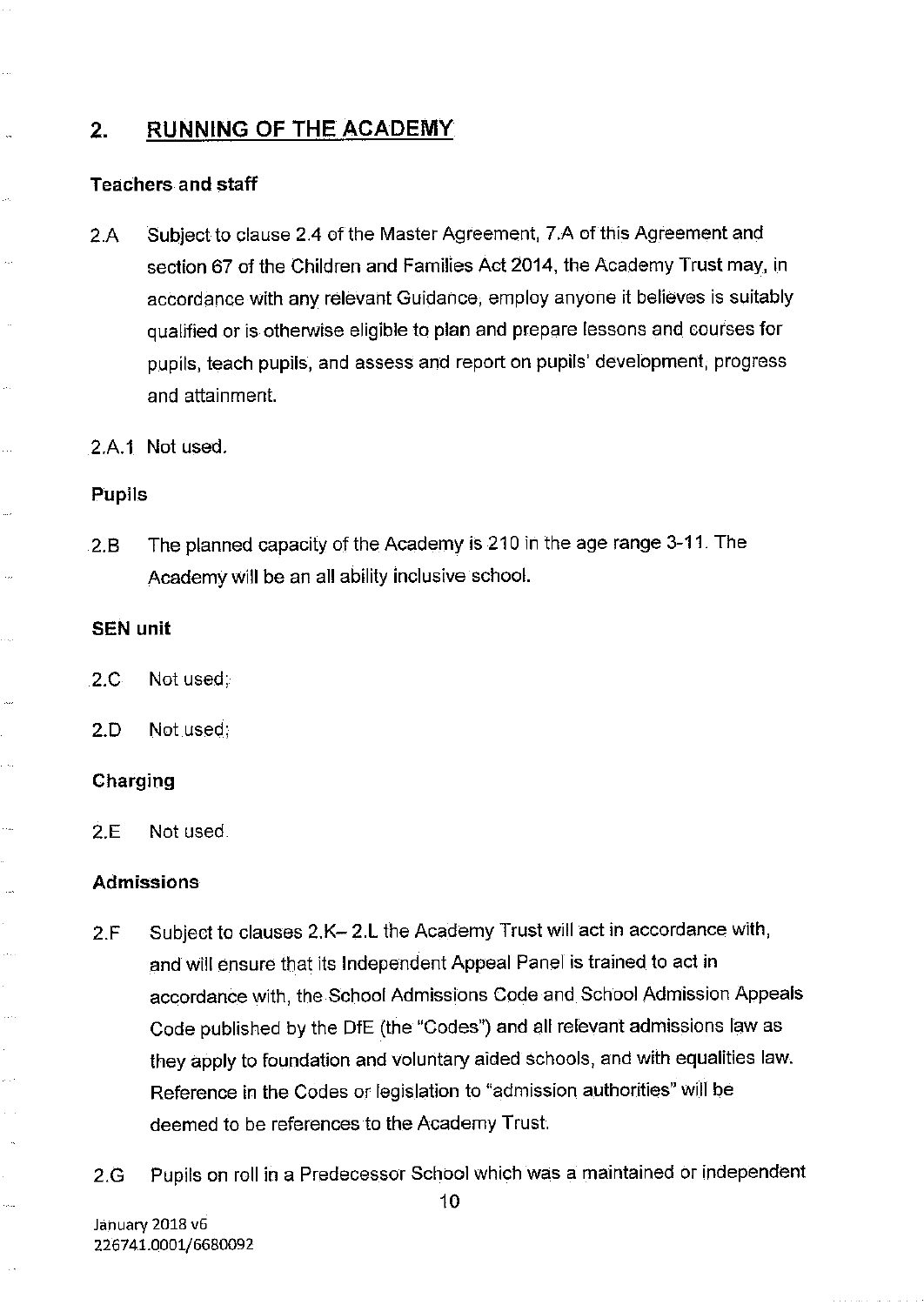school will transfer automatically to the Academy on opening. All children already offered a place at that Predecessor School must be admitted to the Academy.

- 2.H The Academy Trust must participate in the local Fair Access Protocol. The Academy Trust must participate in the coordinated admission arrangements operated by the LA in whose area the Academy is situated. If the Academy is a free school, the Academy Trust is not required to participate in coordination for its first intake of pupils.
- 2.1 Not used.

Ш,

 $\cdots$ 

 $\ddot{\phantom{a}}$ 

 $\bar{\beta}$ 

in is

ý.

÷,  $\ldots$ 

 $\mathcal{L}^{\pm}$  .

 $\ddot{\phantom{0}}$  $\mathbf{1}$ 

 $\bar{\psi}$ 

...

 $\ddotsc$ 

 $\hat{\zeta}$ 

 $\tau \rightarrow 0$ 

 $\mathbb{Z}_2$ 

 $\bar{\omega}$  .  $\bar{\omega}$ 

معاد

 $\sim$   $\sim$ 

- 2.J Not used.
- 2.K Not used.
- 2.L The Secretary of State may:
	- a) direct the Academy Trust to admit a named pupil to the Academy:
		- i. following an application from an LA including complying with a school attendance order as defined in section 437 of the Education Act 1996. Before doing so the Secretary of State will consult the Academy Trust; or
		- ii. where in relation to a specific child or children the Academy Trust has failed to act in accordance with the Codes or this Agreement or has otherwise acted unlawfully; or
	- b) direct the Academy Trust to amend its admission arrangements where they do not comply with the Codes or this Agreement, or are otherwise unlawful.
- 2.M The Academy is an Academy designated with a Roman Catholic religious character. The relevant religious authority (i.e. the diocese, or foundation faith body) is the Catholic Archdiocese of Birmingham.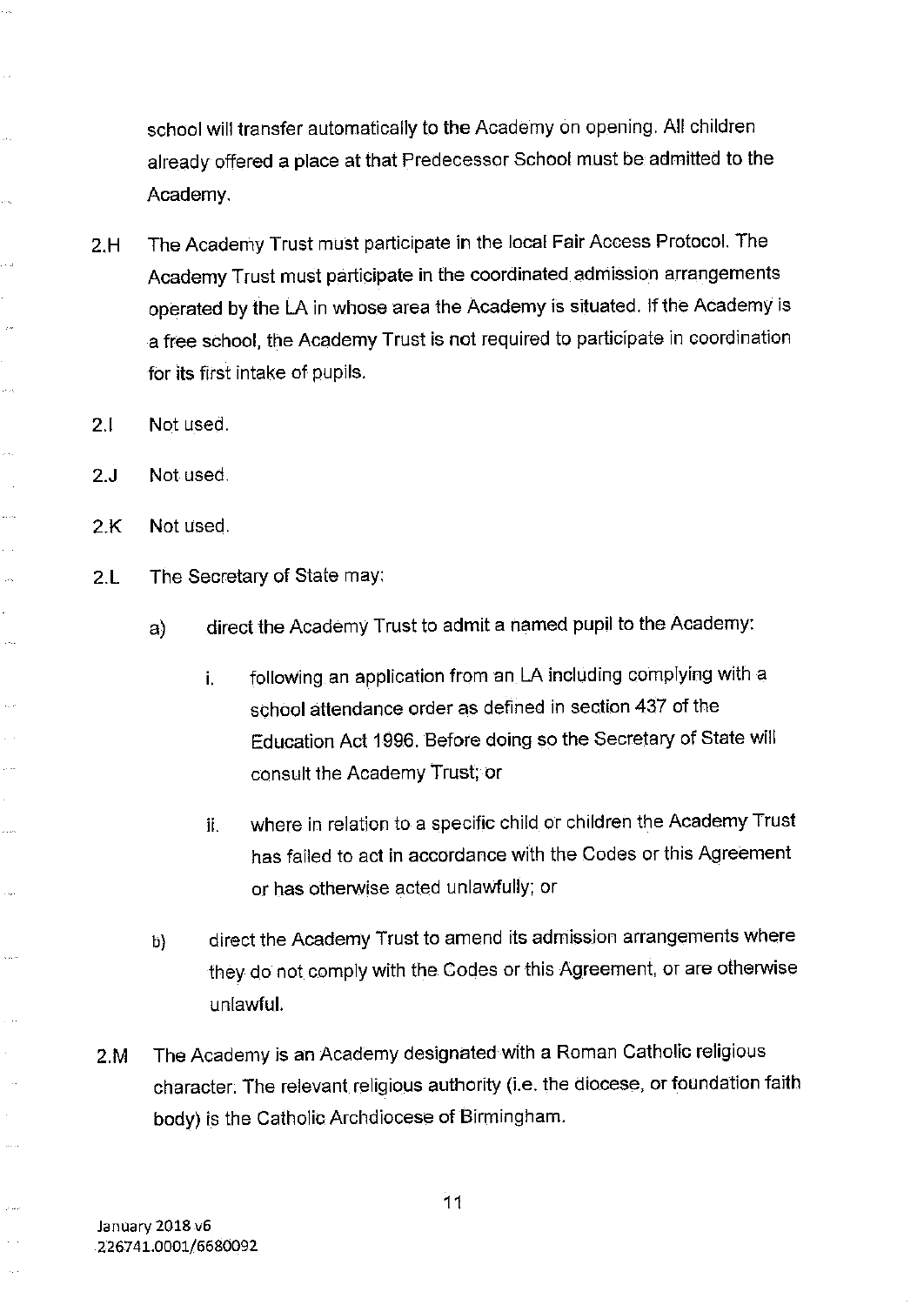2.N Not used.

 $\sim$ 

 $\bar{\nu}$  is  $\bar{\nu}$ 

 $\bar{\mathcal{A}}$  .

 $\bar{\mathcal{A}}$ 

 $\sim$   $\sim$ 

 $\frac{1}{2}$  ,  $\frac{1}{2}$ 

 $\ldots$ 

 $\bar{1}$  ,

 $\bar{\rho}$  .

 $\ddotsc$  $\bar{L}$  is

 $\hat{\phi}$ 

 $\epsilon$  $\ldots$ 

 $\mathbb{R}^2$ 

 $\ddot{\phantom{0}}$ in.

Ц,

 $\sim$   $\mu$ 

 $\bar{\mathcal{A}}$ 

 $\sim$ 

 $\ddotsc$ 

 $\sim$  . .

2.0 Not used.

- 2.P The Academy Trust must make arrangements to ensure an independent appeals panel is established for the Academy and its clerk and members are trained to act in accordance with the Codes. The Academy Trust must ensure that parents and 'relevant children' (as described in the Codes) are informed of their right to appeal to an Independent Appeal Panel if they are dissatisfied with an admission decision of the Academy Trust. The arrangements for appeals must comply with the Codes as they apply to foundation and voluntary aided schools. The determination of the appeal panel is binding on all parties.
- 2.Q Subject to clause 2.R, the meaning of **"relevant area"** for the purposes of **consultation requirements in relation to admission arrangements is that**  determined by the relevant LA for maintained schools in the area in accordance with the Education (Relevant Areas for Consultation on Admission Arrangements) Regulations 1999.
- 2.R If the Academy does not consider the relevant area determined by the LA for the maintained schools in the area to be appropriate, it must apply to the Secretary of State by 1 August before the academic year in question for a determination of the appropriate relevant area for the Academy, setting out the reasons for this view. The Secretary of State will consult the Academy Trust and the LA in whose area the Academy is situated in reaching a decision.
- 2.S The Office of the Schools Adjudicator ("OSA") will consider objections to the Academy's admission arrangements (except objections against any agreed derogations from the provisions of the Codes specified in this funding agreement, over which it has no jurisdiction). The Academy Trust must therefore make it clear, when determining the Academy's admission arrangements, that objections should be submitted to the OSA. The OSA's determination of an objection is binding on the Academy and the Academy Trust must make appropriate changes to its admission arrangements to give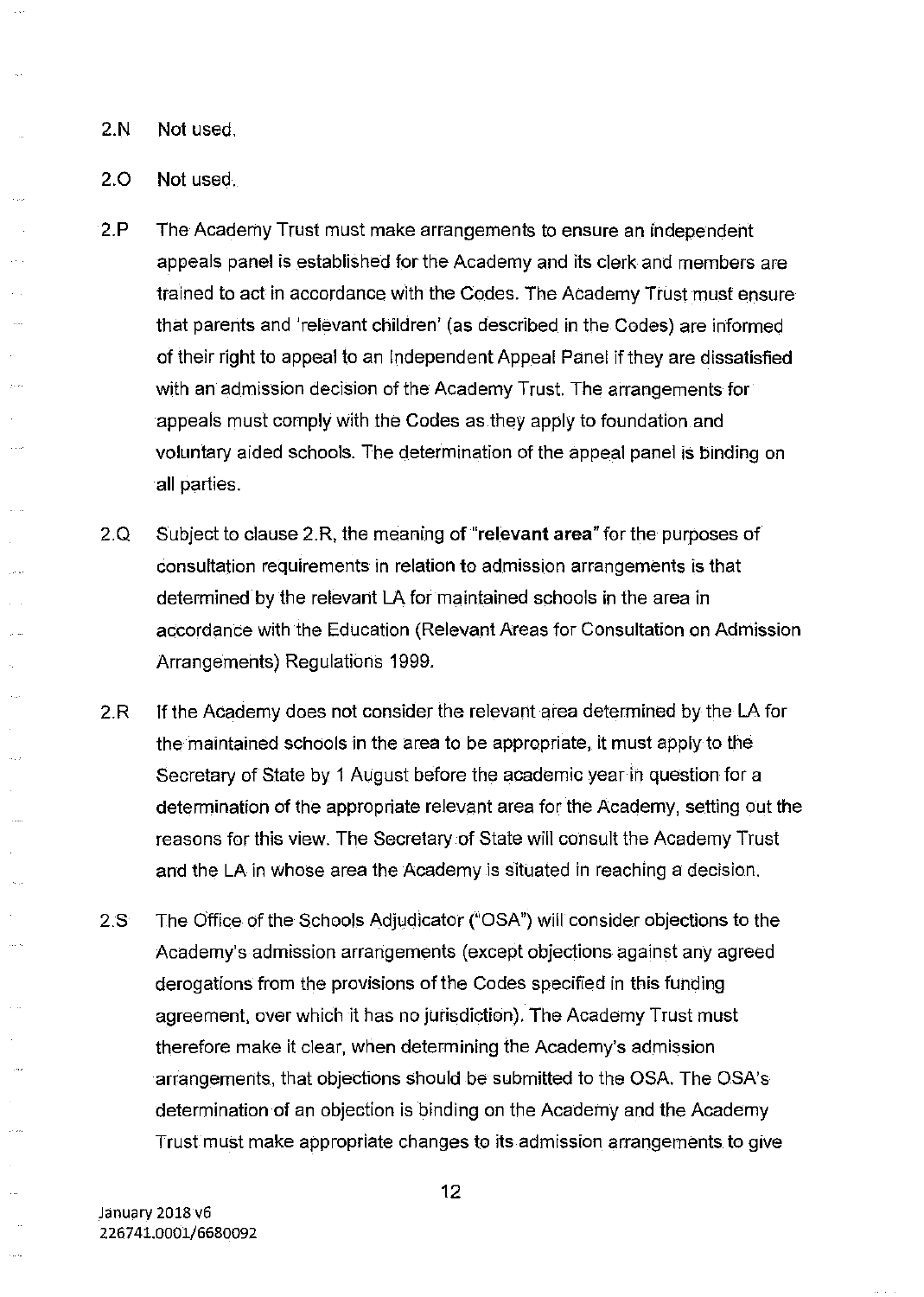effect to the Adjudicator's decision within two months of the decision (or by 28 February following the decision, whichever is sooner), unless an alternative timescale is specified by the Adjudicator.

2.T Not used.

#### **Curriculum**

 $\mathbb{R}^2$ 

J.

 $\ddotsc$ 

 $\bar{\mathcal{A}}$ 

 $\ddotsc$ 

J.

L.

 $\ddotsc$ 

- 2.U The Academy Trust must provide for the teaching of religious education and a daily act of collective worship at the Academy.
- 2.V The Academy Trust must comply with section 71 (1)-(6) and (8) of the School Standards and Framework Act 1998 as if the Academy were a community, foundation or voluntary school, and as if references to "religious education" and "religious worship" in that section were references to the religious education and religious worship provided by the Academy in accordance with clause 2.W and 2.Y.
- 2.W Subject to clause 2.V, **where the academy is designated with a religious character** (in accordance with section 124B of the School Standards and Framework Act 1998 or further to section 6(8) of the Academies Act 2010):
	- a) provision must be made for religious education to be given to all pupils at the Academy in accordance with the tenets of the Academy's specified religion or religious denomination. This is subject to paragraph 4 of Schedule 19 to the School Standards and Framework Act 1998, which applies as if the Academy were a voluntary aided school with a religious character;
	- b) the Academy Trust must comply with section 70(1) of, and Schedule 20 to, the School Standards and Framework Act 1998 as if the Academy were a foundation school with a religious character or a voluntary school, and as if references to "the required collective worship" were **references to collective worship in accordance with the tenets and**  practices of the Academy's specified religion or religious denomination;
	- c) the Academy Trust must ensure that the quality of religious education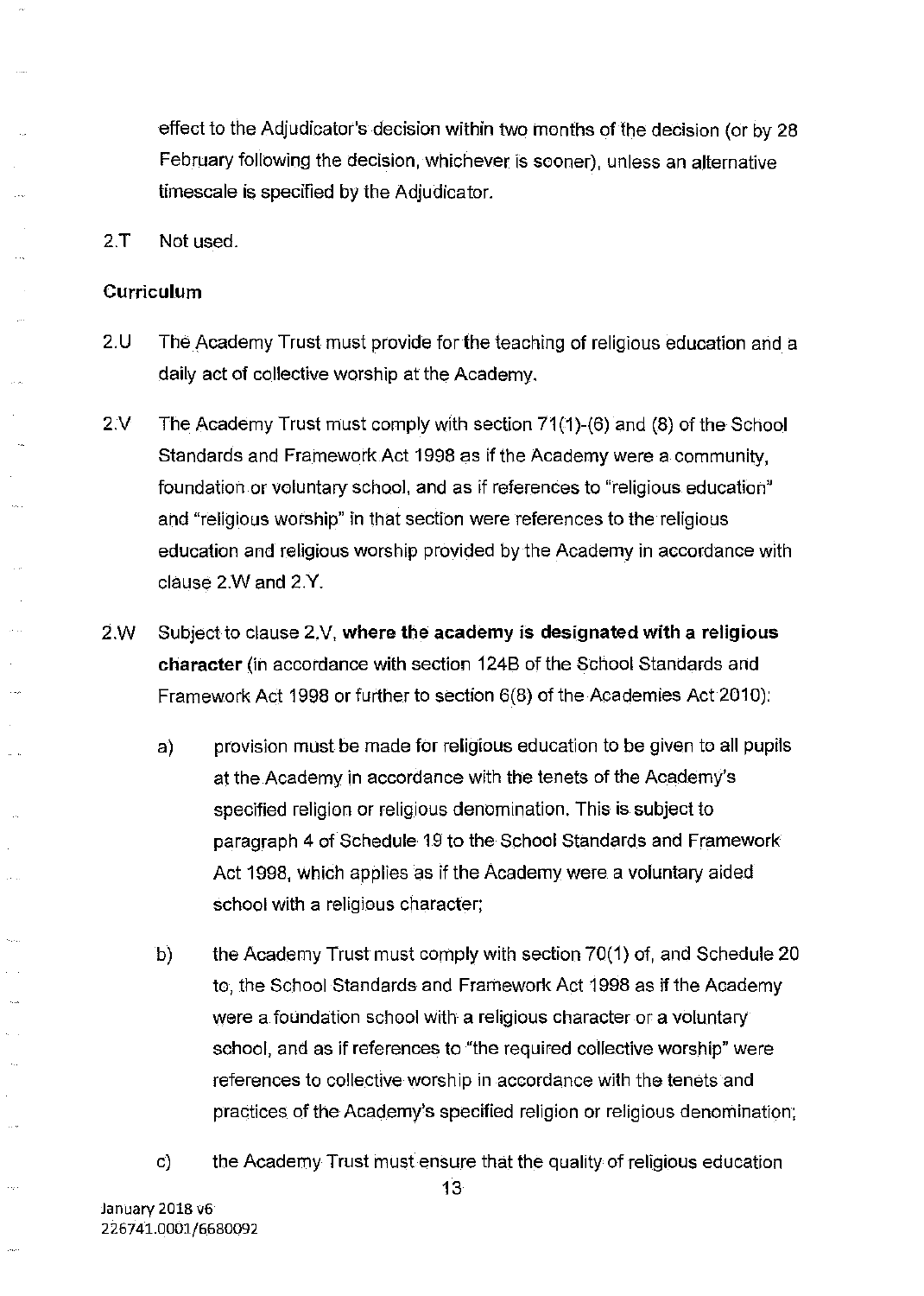given to pupils at the Academy and the contents of the Academy's collective worship given in accordance with the tenets and practices of its specific religion or religious denomination are inspected. The inspection must be conducted by a person chosen by the Academy Trust, and the Academy Trust must ensure that the inspection complies with the statutory provisions and regulations which would apply if the Academy were a foundation or voluntary school designated as having a religious character.

#### 2.X Not used.

i ul

 $\sim$  .  $\sim$ 

 $\mathbb{Z}^{\mathbb{Z}}$  .

 $\ddotsc$ 

.<br>...

j.,

 $\bar{\phantom{a}}$ 

- 2.Y Subject to clause 2.V, the requirements for religious education and collective worship are as follows:
	- a) subject to paragraph 3 of Schedule 19 to the School Standards and Framework Act 1998, which will apply as if the Academy were a foundation school or voluntary controlled school with a religious character, provision must be made for religious education to be given to all pupils at the Academy in accordance with the requirements for agreed syllabuses in section 375(3) of the Education Act 1996;
	- b) the Academy Trust must comply with section 70(1) of, and Schedule 20 to, the School Standards and Framework Act 1998 as if the Academy were a foundation school or voluntary controlled school with a religious **character, arid as if references to "the required collective worship" were**  references to collective worship in accordance with the tenets and practices of the Academy's specified religion or religious denomination;
	- c) the Academy Trust must ensure that the quality of the Academy's collective worship, given in accordance with the tenets and practices of its specific religion or religious denomination, is inspected. The inspection must be conducted by a person chosen by the Academy Trust and the Academy Trust must secure that the inspection complies with statutory provisions and regulations which would apply if the Academy were a foundation or voluntary controlled school designated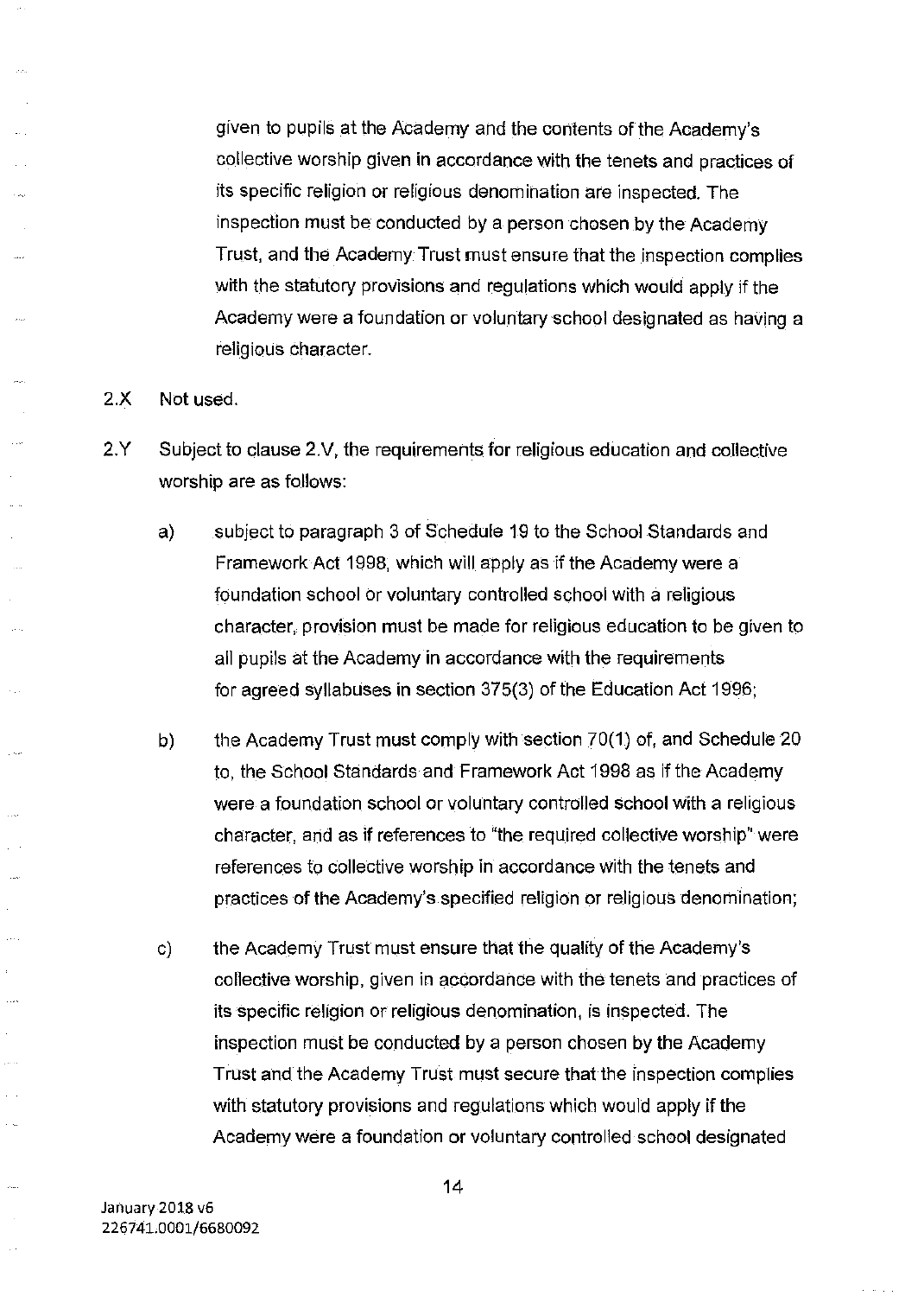as having a religious character.

- 2.Z The Academy Trust must have regard to any Guidance, further to section 403 of the Education Act 1996, on sex and relationship education to ensure that children at the Academy are protected from inappropriate teaching materials and that they learn the nature of marriage and its importance for family life and for bringing up children. The Academy Trust must also have regard to the requirements in section 405 of the Education Act 1996, as if the Academy **were a maintained school.**
- 2.AA The Academy Trust must prevent political indoctrination, and secure the balanced treatment of political issues, in line with the requirements for maintained schools set out in the Education Act 1996, and have regard to any Guidance.

### **3. GRANT FUNDING**

#### **Calculation of GAG**

3A-3D. Not used.

للمرار

 $\sim$ 

i.

 $\bar{\tau}_\mathrm{A}$ 

 $\epsilon_{\rm c}$  . in d

 $\mathbb{R}^2$ 

 $\epsilon=1$  $\hat{\rho} \rightarrow \hat{\rho}$ 

 $\hat{\rho}(\hat{\theta})$  .

 $\mathbb{Z}^{\mathbb{Z}}$ 

 $\tau_{\rm{c}}$   $_{\rm{m}}$ 

.<br>Pr

 $\mathcal{L}_{\mathrm{max}}$ 

i.

i di

 $\mathbb{R}^{2}$ 

i.

 $\ldots$ 

. . . .

- 3.E The Secretary of State will calculate GAG based on the pupil count at the Academy. In order to calculate GAG for the Academy Financial Year in which the Academy opens, the pupil count will be determined on the same basis as that used by the relevant LA for determining the budget of the maintained Predecessor School.
- 3.F For Academy Financial Years after that referred to in clause 3.E, the basis of the pupil count for determining GAG will be:
	- a) for pupils in Year 11 and below, the Schools Census which is used to fund maintained schools for the financial year overlapping with the **Academy Financial Year in question; and**
	- b) for pupils in Year 12 and above, the formula which is in use at the time **for maintained schools.**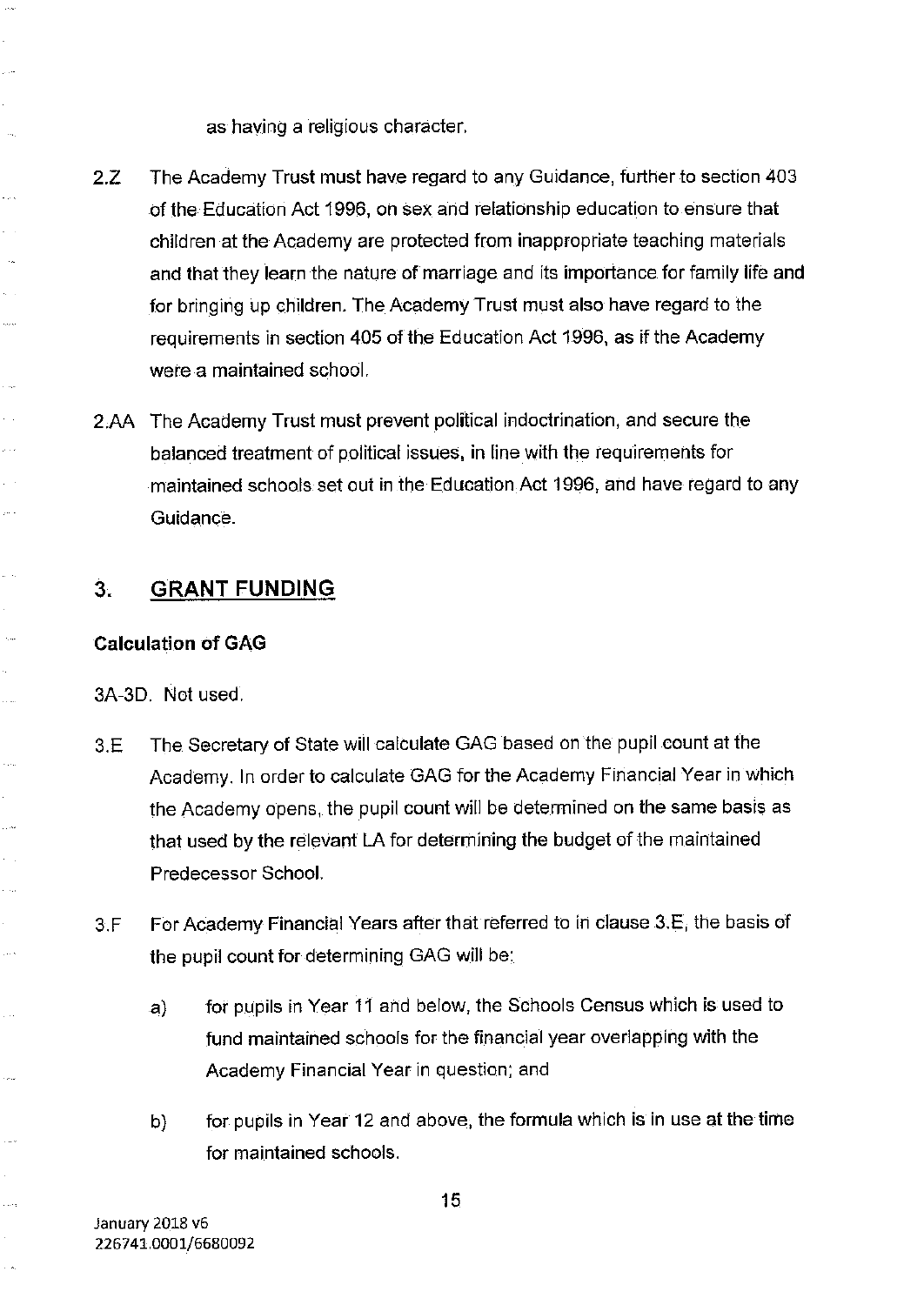3.G The Secretary of State may, at his discretion, adjust the basis of the pupil count to take account of any diseconomies of scale which may affect the Academy if it is operating below the planned capacity in clause 2.8. If such an adjustment is made in any Academy Financial Year, this will not change the basis of the pupil count for calculating the following Academy Financial Year's GAG. If the Secretary of State has indicated that additional grant may be payable in such circumstances, the Academy Trust will bid for this additional grant based on need and providing appropriate supporting evidence. The Secretary of State may accept or refuse the bid at his discretion.

#### 3.H Not used.

 $\ddotsc$ 

.<br>Se

 $\ddot{\phantom{a}}$ 

 $\hat{c}_i = \hat{c}_i$ 

للعار

نہ ہے

 $\mathcal{L}^{\text{max}}$ 

 $\bar{\mathcal{A}}$  ,  $\bar{\mathcal{B}}$ 

 $\sim$ 

 $\hat{\mathcal{L}}_{\text{max}}$ 

.<br>Ser

 $\hat{c}$  ,  $\hat{c}_n$ 

ù.

 $\ldots$ 

3.1 The Secretary of State recognises that if a Termination Notice or a Termination Warning Notice is served, or the Master Agreement is otherwise terminated, the intake of new pupils during the notice period may decline and therefore payments based on the number of pupils attending the Academy may be insufficient to meet the Academy's needs. In these circumstances the Secretary of State may pay a larger GAG in the notice period, to enable the Academy to operate effectively.

#### **Other relevant funding**

- 3.J Not used.
- 3.K The Secretary of State may pay the Academy Trust's costs in connection with the transfer of employees from a Predecessor School under the Transfer of Undertakings (Protection of Employment) Regulations 2006. Such payment will be agreed on a case-by-case basis. The Academy Trust must not budget for such a payment unless the Secretary of State confirms in writing that it will be paid.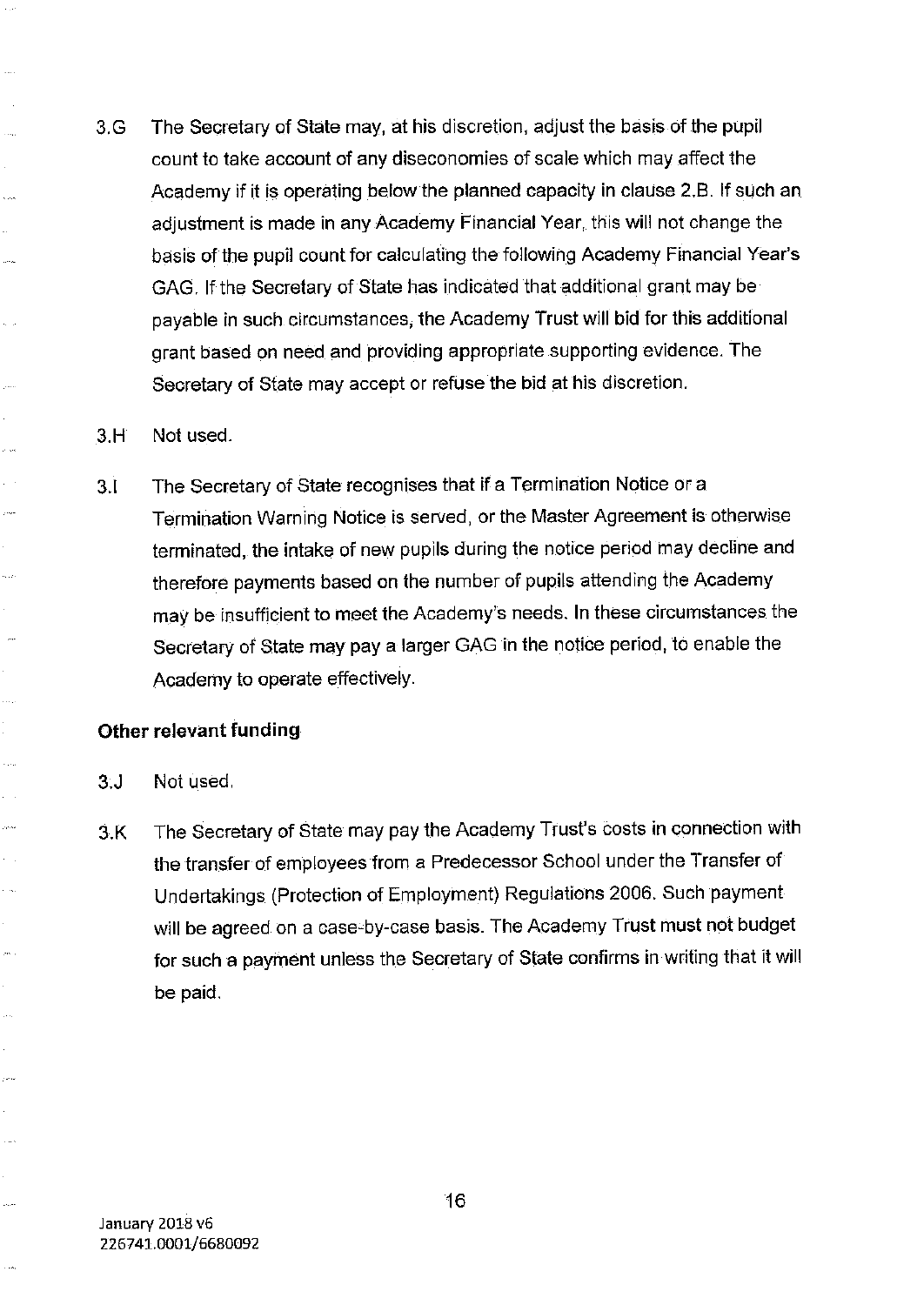#### **Carrying forward of funds**

3.L Any additional grant made in accordance with clause 3.1, for a period after the Secretary of State has served a Termination Notice or a Termination Warning Notice under this Agreement, or otherwise terminates the Master Agreement, may be carried forward without limitation or deduction until the circumstances set out in clause 3.1 cease to apply or the Academy closes.

## **4. LAND**

 $\ddot{\phantom{a}}$ 

i.

 $\ddot{\phantom{a}}$ 

 $\ddotsc$ 

i.

i.

 $\bar{\beta}$ 

**"Land"** means the land at Our Lady & St Werburgh's Catholic Primary School, Seabridge Lane, Clayton, Newcastle under Lyme, Staffordshire, ST5 4AG, being the land registered with title numbers SF522888 and SF311524 and demised by the Lease.

**"Lease"** means the lease or other occupational agreement between the Academy Trust and a third party (the **"Landlord")** under which the Academy Trust derives title to the Land.

**"Property Notice"** means any order, notice, proposal, demand or other requirement issued by any competent authority (including the Landlord) which materially affects the Academy Trust's ability to use the Land for the purposes of the Academy.

#### **Restrictions on Land transfer**

4.A The Academy Trust must:

a) within 28 days of the signing of this Agreement in circumstances where the Land is transferred to the Academy Trust prior to the date of this Agreement, or otherwise within 28 days of the transfer of the Land to the Academy Trust, apply to the Land Registry using Form RX1 for the following restriction (the **"Restriction")** to be entered in the proprietorship register for the Land:

No disposition of the registered estate by the proprietor of the registered estate is to be registered without a written consent signed by the Secretary of State for Education, of Sanctuary Buildings, Great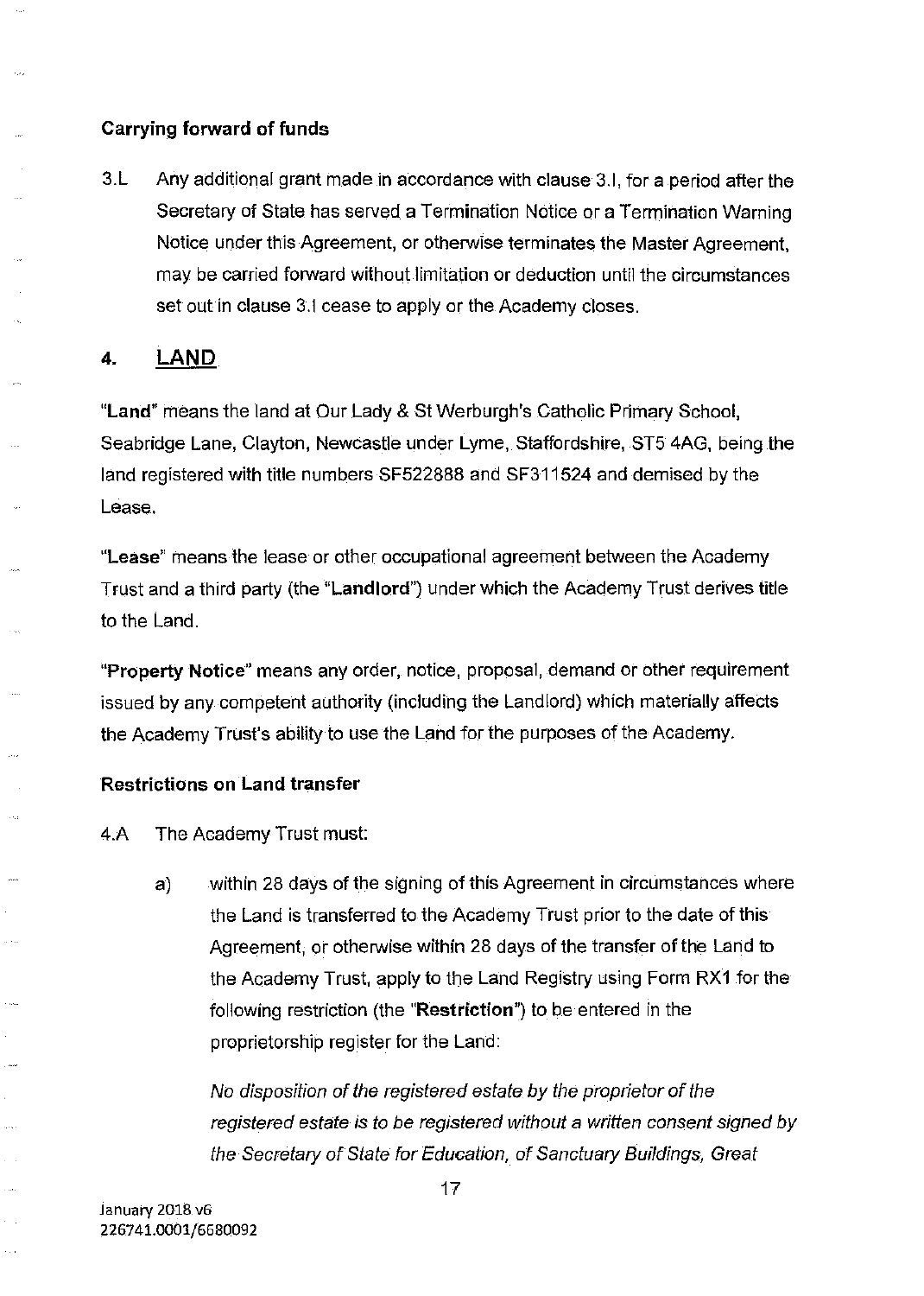#### Smith Street, London SW1P 3BT;

- b) take any further steps reasonably required to ensure that the Restriction is entered on the proprietorship register;
- c) promptly confirm to the Secretary of State when the Restriction has been registered;
- d) if it has not registered the Restriction, permit the Secretary of State to do so in its place; and
- e) not, without the Secretary of State's consent, apply to disapply, modify, cancel or remove the Restriction, whether by itself, a holding company, **a subsidiary company, or a receiver, administrator or liquidator actlng in**  the name of the Academy Trust.

#### **Obligations of the Academy Trust**

j.

g.

 $\ddot{\phi}$ 

...

- 4.B The Academy Trust must keep the Land clean and tidy and make good any damage or deterioration to the Land. The Academy Trust must not do anything to lessen the value or marketability of the Land without the Secretary of State's consent.
- 4.C The Academy Trust must comply with the Lease and promptly enforce its rights against the Landlord.
- 4.D The Academy Trust must not, without the Secretary of State's consent:
	- **a) terminate, vary, surrender, renew, dispose of or agree any revised rent**  under the Lease;
	- b) grant any consent or licence; or
	- **c) create or allow any encumbrance; or**
	- d) part with or share possession or occupation; or
	- **e) enter into any onerous or restrictive obligations,**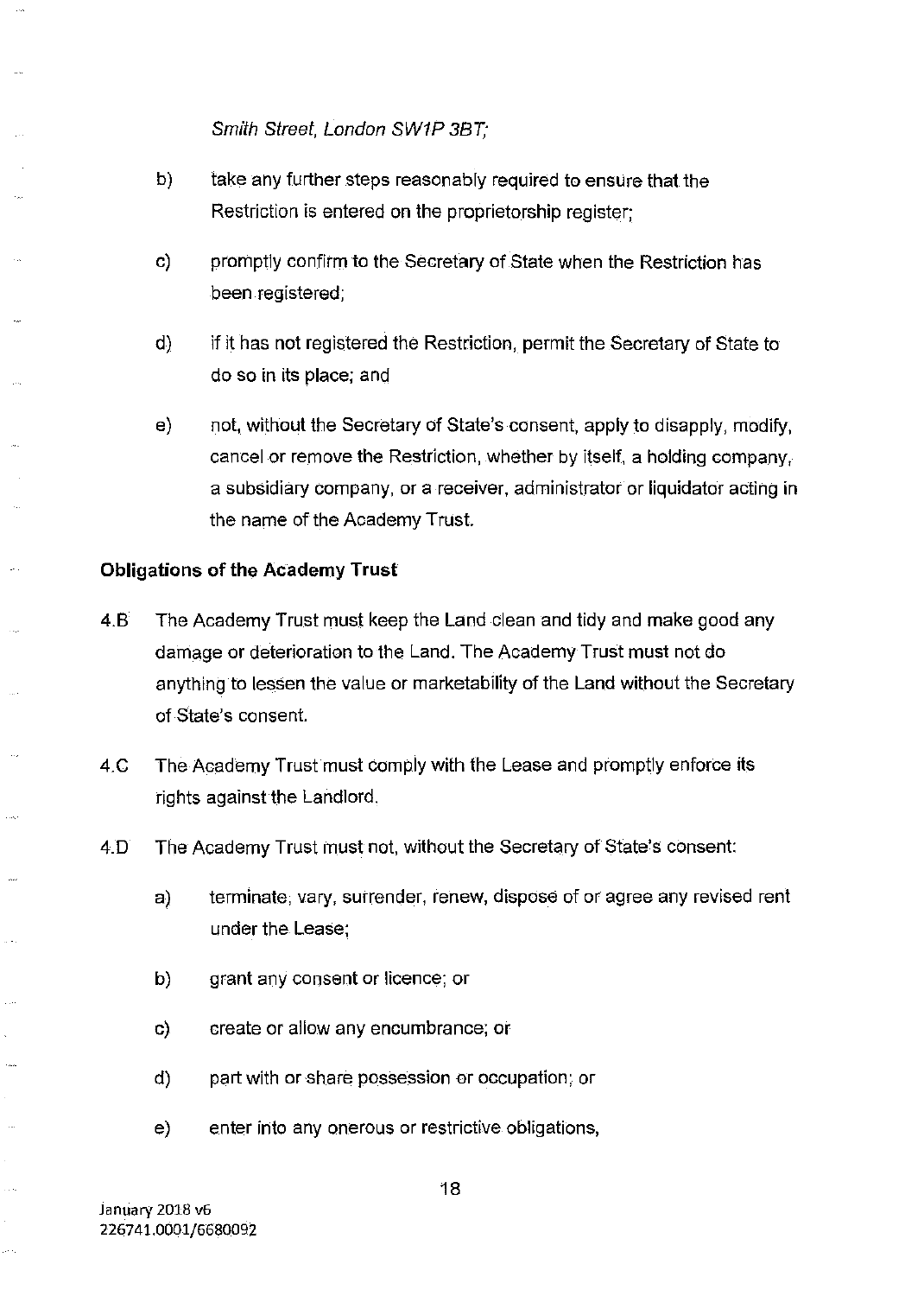in respect of all or part of the Land.

#### **Option**

 $\ddotsc$ 

 $\sim$ 

. . .

. . .

4.E The Academy Trust grants and the Secretary of State accepts an option (the **"Option")** to acquire the Land at nil consideration. The Secretary of State may exercise the Option in writing on termination of this Agreement. If the Option is exercised, completion will take place 28 days after the exercise date in accordance with the Law Society's Standard Conditions of Sale for Commercial Property in force at that date.

#### **Option Notice**

- 4.F The Academy Trust:
	- a) must, within 14 days after acquiring the Land or, if later, after signing this Agreement, apply to the Land Registry on Form AN1 (including a copy of this Agreement) for a notice of the Option (the **"Option Notice")**  to be entered in the register, taking any further steps required to have the Option Notice registered and promptly confirming to the Secretary of State when this has been done;
	- b) if it has not registered the Option Notice, agrees that the Secretary of State may apply to register it using Form UN 1;
	- c) must not, without the Secretary of State's consent, apply to disapply, modify or remove the Option Notice, whether by itself, a holding **company, a subsidiary company, or a receiver, administrator or**  liquidator acting in the name of the Academy Trust, and
	- d) must, in the case of previously unregistered land, within 14 days after acquiring the Land or, if later, after signing this Agreement, apply to register a Class C(iv) land charge in the Land Charges Registry, and send the Secretary of State a copy of the relevant entry within 7 days after the registration has been completed. If the Secretary of State considers that the Academy Trust has not complied with this clause, he may apply to secure the registration.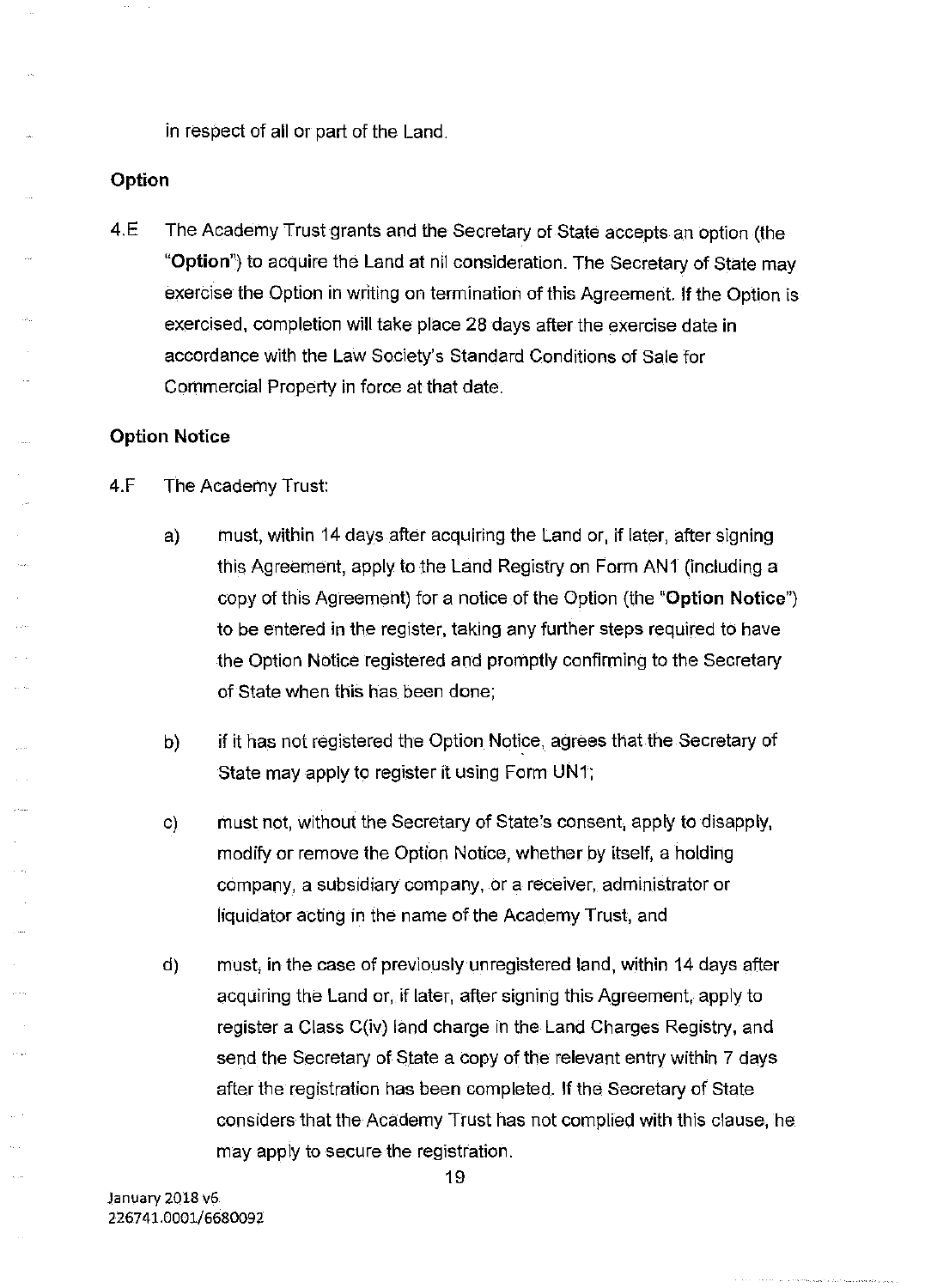#### **Property Notices**

т.

 $\ddot{\phantom{a}}$ 

Ġ,

 $\bar{\lambda}$ 

i.

÷. Į.

.,

ò, . . .

Ц,

ò, J.

 $\overline{\mathcal{L}}$ 

÷.

 $\langle \cdot \rangle$ 

 $\ddotsc$ 

- 4.G If the Academy Trust receives a Property Notice, it must:
	- a) send a copy of it to the Secretary of State within 14 days, stating how the Academy Trust intends to respond to it;
	- b) promptly give the Secretary of State all the information he asks for about it;
	- c) allow the Secretary of State to take all necessary action, with or instead of the Academy Trust, to comply with it, and
	- d) use its best endeavours to help the Secretary of State in connection with it.

#### **Breach of Lease**

- 4.H If the Academy Trust is, or if it is reasonably foreseeable that it will be, in material breach of the Lease, the Academy Trust must immediately give written notice to the Secretary of State stating what the breach is and what action the Academy Trust has taken or proposes to take to remedy it, including timescales where appropriate.
- 4.1 After notifying the Secretary of State under clause 4.H, the Academy Trust must:
	- a) promptly give the Secretary of State all the information he asks for about the breach;
	- b) allow the Secretary of State to take all necessary action, with or instead of the Academy Trust, to remedy or prevent the breach, and
	- c) use its best endeavours to help the Secretary of State to remedy or prevent the breach.

#### **Sharing the Land**

**January 2018 v6**  226741.0001/6680092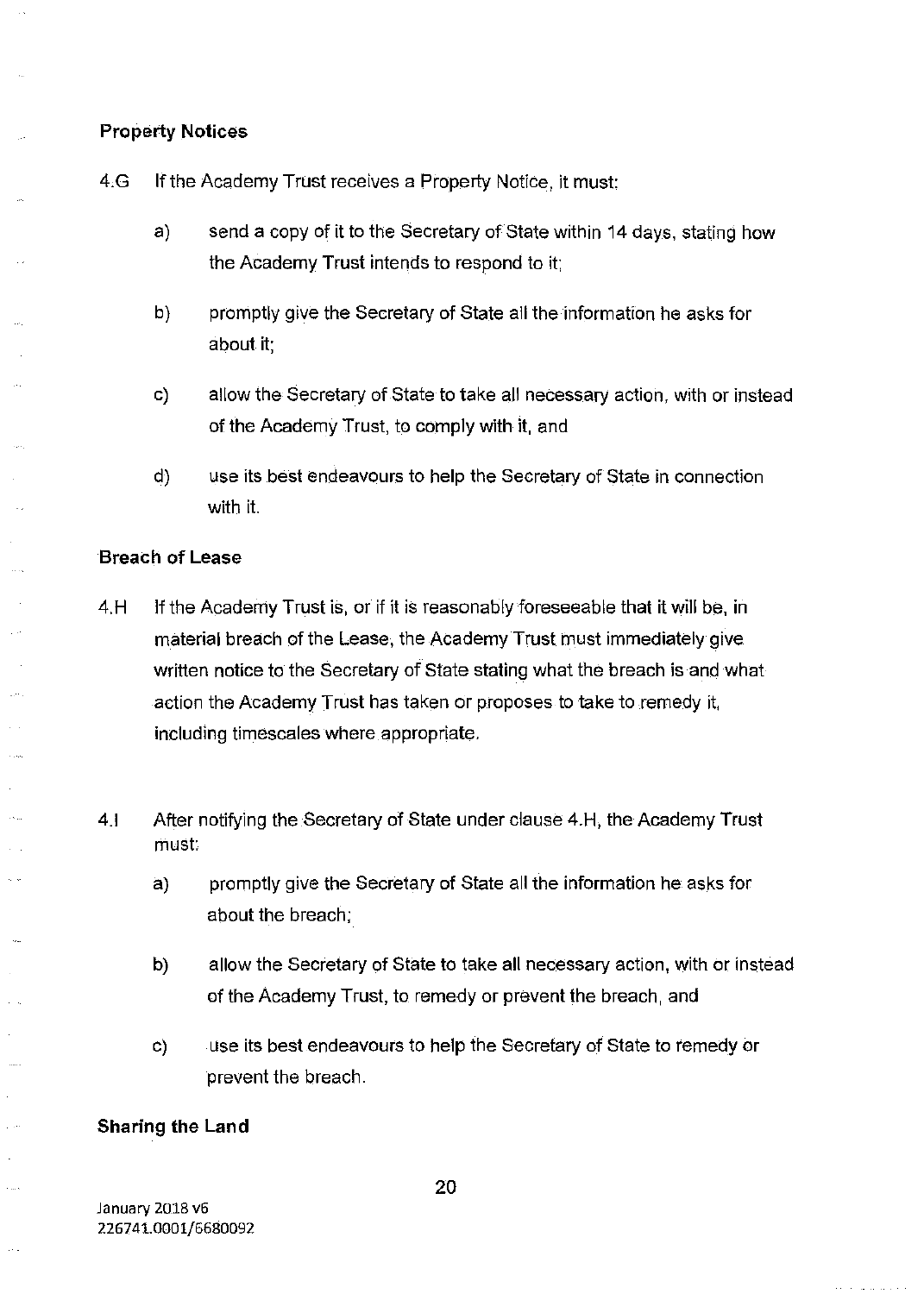4.J Where:

 $\sim$   $\sim$ 

 $\sim$ 

 $\cdots$ 

 $\sim$  .

 $\bar{\mathbf{x}}_{1,2}$ 

ò. . . .

 $\bar{\beta}$  $\bar{\mathcal{L}}$ 

 $\sim$  . .

.<br>..

4

- a) the Secretary of State identifies basic or parental need for additional places in the area in which the Academy is situated; and
- b) the Secretary of State then considers that not all the Land is needed for the operation of the Academy at planned capacity,

the Secretary of State must consult with the Academy Trust to determine whether part of the Land could be demised or sublet to another Academy Trust, as the Secretary of State considers appropriate, for the purpose of that Academy Trust establishing and maintaining an educational institution on the Land.

- 4.K To the extent the Academy Trust and the Secretary of State agree to part of the Land being demised or sublet in accordance with clause 4.J, the Academy Trust must use its best endeavours to procure either the approval of the Landlord or any necessary amendments to the Lease in order to enable it to share occupation of the Land with the incoming Academy Trust and to provide the incoming Academy Trust with security of tenure over the Land occupied by it, and shall enter into any legal arrangements which the Secretary of State requires for this purpose. The Secretary of State shall meet the necessary and reasonable costs incurred by the Academy Trust in connection with this **clause.**
- 4.L For the purposes of clause 4.J:
	- a) a **basic need** will arise when the forecast demand for pupil places in the area where the Academy is situated is greater than the existing capacity to provide them;
	- b) a **parental need** will arise when the DIE is actually aware of an additional demand for pupil places in the area where the Academy is situated, following representations from parents in that area; and
	- c) **planned capacity** has the meaning given in clause 2.B.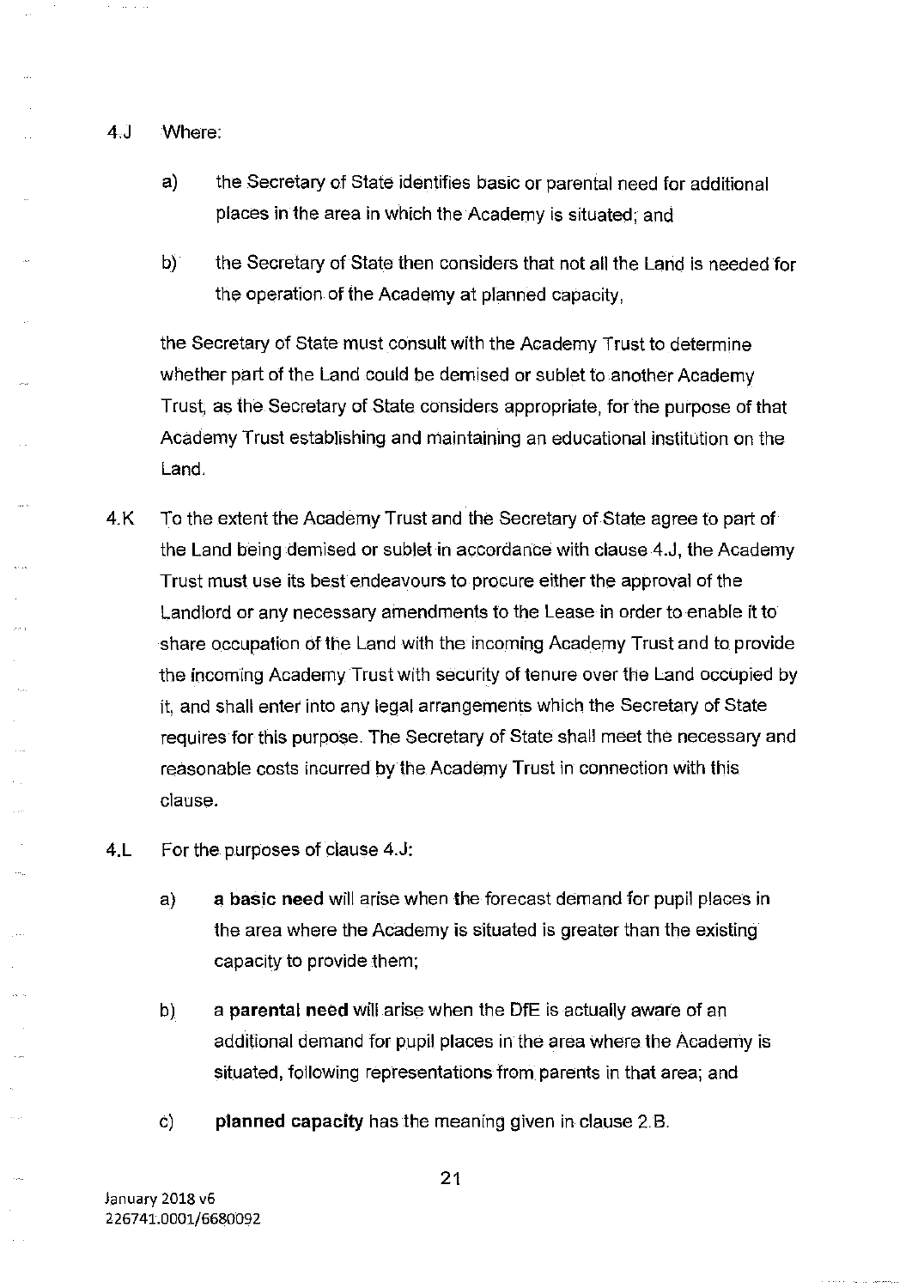4.M The parties' rights and obligations in respect of the Church Land are set out in 1113 the Church Supplemental Agreement dated 2018 and made between (1) the Secretary of State for Education; (2) the Academy Trust; (3) the Trustees of the charity known as Christ The King Catholic Collegiate; and (4) The Birmingham Roman Catholic Diocesan Trustees Registered. For the purposes of this clause, Church Land has the meaning given in the Church Supplemental Agreement or private lease.

## **5. TERMINATION**

J.

 $\mathbf{r}$ 

....

 $\sim$ 

 $\ddotsc$ 

ż,

#### **Termination by either party**

5.A Either party may give at least seven Academy Financial Years' notice to terminate this Agreement. Such termination would take effect on 31 August of the relevant year.

#### **Termination Warning Notice**

- 5.B The Secretary of State may serve a Termination Warning Notice where he considers that:
	- a) the Academy Trust has breached the provisions of this Agreement or the Master Agreement;
	- b) the standards of performance of pupils at the Academy are unacceptably low;
	- c) there has been a serious breakdown in the way the Academy is **managed or governed;**
	- d) the safety of pupils or staff is threatened, including due to breakdown of **discipline; or** 
		- e) the Academy is coasting provided he has notified the Academy Trust that it is coasting.
- 5.C A Termination Warning Notice served under clause 5.B will specify: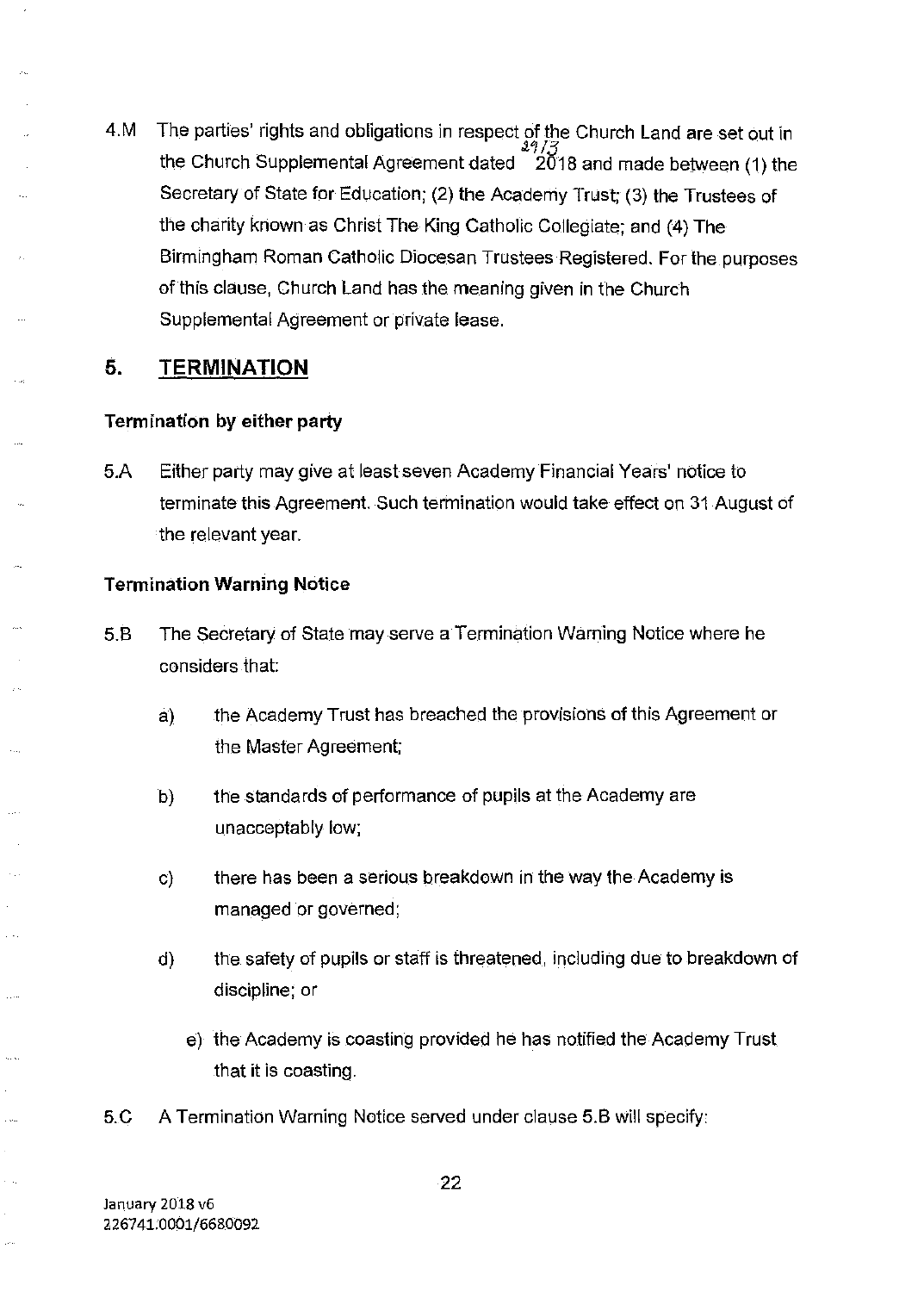- a) the action the Academy Trust must take;
- b) the date by which the action must be completed; and
- c) the date by which the Academy Trust must make any representations, or confirm that it agrees to undertake the specified action.
- 5. D The Secretary of State will consider any representations from the Academy Trust which he receives by the date specified in the Termination Warning Notice. The Secretary of State may amend the Termination Warning Notice to specify further action which the Academy Trust must take, and the date by which it must be completed.
- 5.E If the Secretary of State considers that the Academy Trust has not responded to the Termination Warning Notice as specified under clause 5.C(c), or has not completed the action required in the Termination Warning Notice as specified under clauses 5.C(a) and (b) (and any further action specified under clause 5.D) he may serve a Termination Notice.

#### **Termination by the Secretary of State after inspection**

- 5.F If the Chief Inspector gives notice to the Academy Trust that:
	- a) special measures are required to be taken in relation to the Academy; or
	- b) the Academy requires significant improvement

the Secretary of State may serve a Termination Warning Notice, specifying the date by which the Academy Trust must make any representations.

- 5.G In deciding whether to give notice of his intention to terminate under clause 5.F, the Secretary of State will have due regard to the overall performance of the Academy Trust.
- 5.G.1 Not used.

 $\ddot{\phantom{a}}$ 

 $\ldots$ 

 $\ddotsc$ 

 $\ddotsc$ 

. ..

 $\bar{\beta}$ 

 $\bar{\mathcal{A}}$ 

 $\ldots$ 

5.H If the Secretary of State has served a Termination Warning Notice under

**January 2018 v6**  2267 41.0001/6680092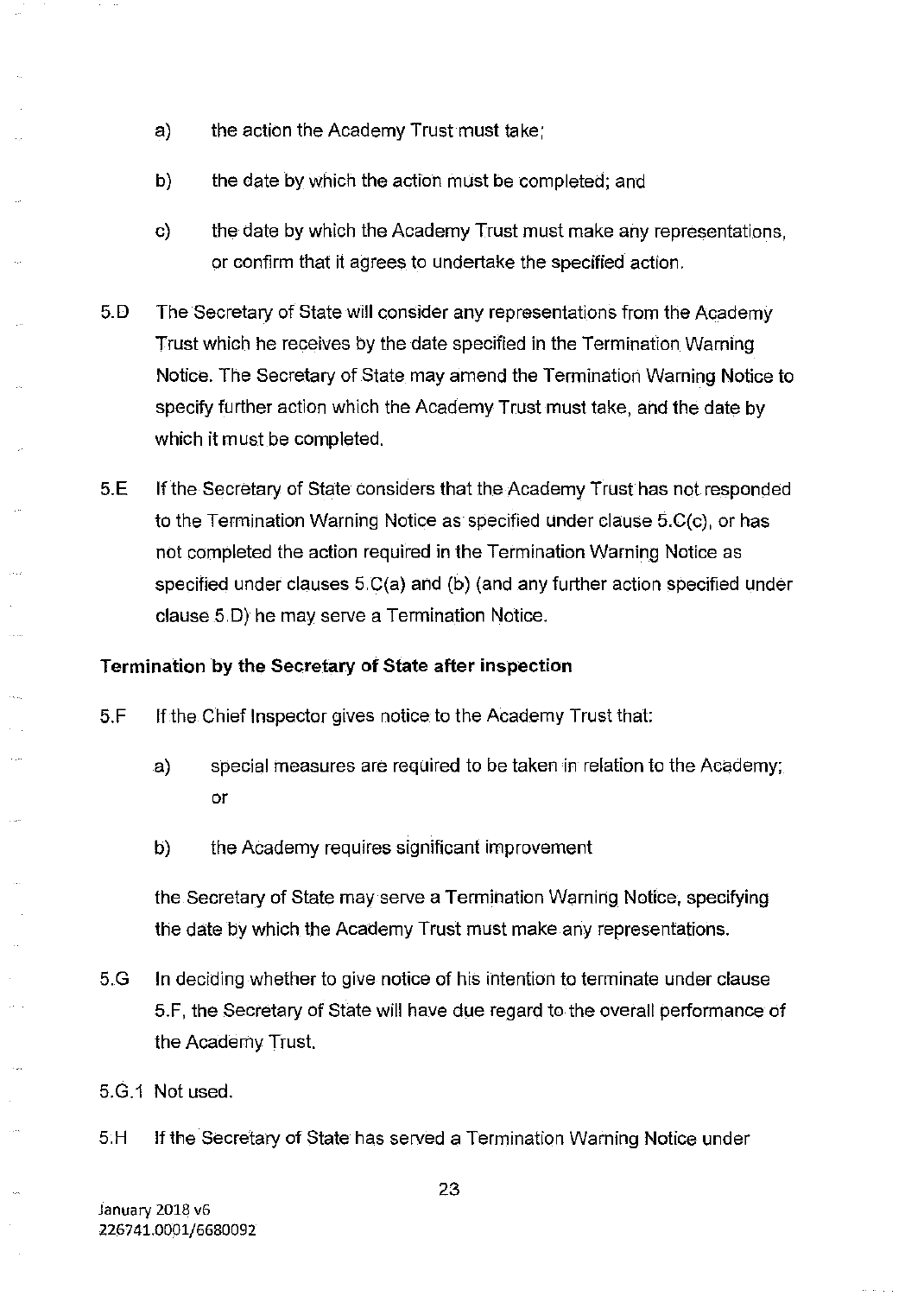clause 5.F and:

- a) has not received any representations from the Academy Trust by the date specified in the notice; or
- b) having considered the representations made by the Academy Trust remains satisfied that this Agreement should be terminated;

he may serve a Termination Notice.

5.1 Not used.

 $\ddot{\phantom{a}}$ 

 $\sim$ 

 $\sim$   $\lambda$ 

l.

U,

i<br>Se

÷.

. . .

 $\bar{\psi}$ 

l,

ļ.

#### **Termination by the Secretary of State**

- 5.J If the Secretary of State has determined that the Academy will be removed from the Register of Independent Schools and no appeal against that determination is pending, he may serve a Termination Notice.
- 5.K Not used.
- 5.L Not used.
- 5.M Not used.
- 5.N Not used.
- 5.0 Not used.

#### **Funding and admission during notice period**

- 5.P If the Secretary of State serves a Termination Notice under clause 5.A, the Academy Trust may continue during the notice period to admit pupils to the Academy, and to receive GAG and EAG, in accordance with this Agreement.
- 5.Q If the Secretary of State serves a Termination Warning Notice or a Termination Notice otherwise than under clause 5.A, the Academy Trust may continue during the notice period to admit pupils to the Academy (unless the Secretary of State specifies otherwise), and to receive GAG and EAG, in accordance with this Agreement.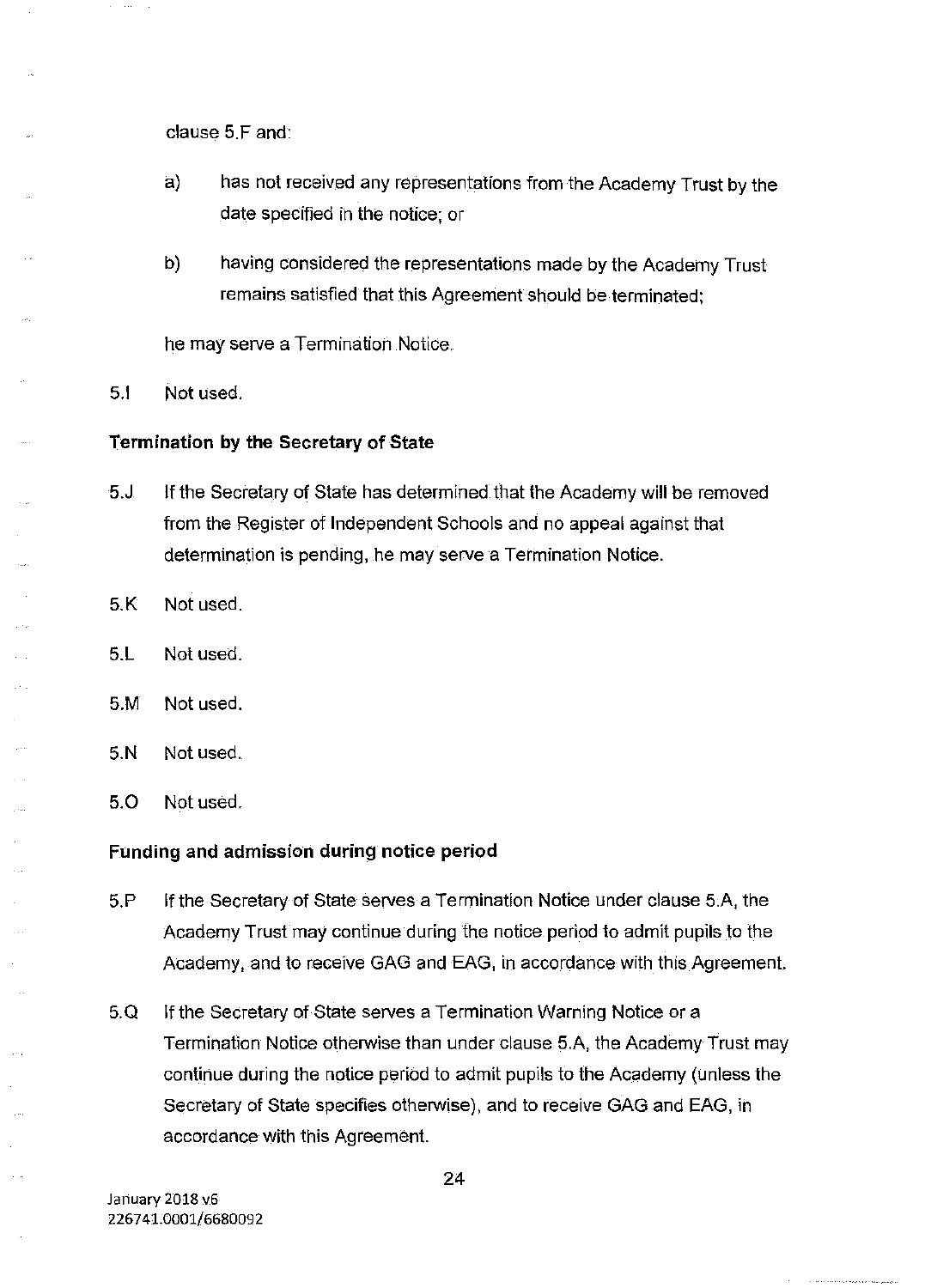#### **Notice of intention to terminate by Academy Trust**

 $\sim$ 

i.

J.

 $\ddotsc$ 

- 5.R The Secretary of State will, before the start of each Academy Financial Year, provide the Academy Trust with a final funding allocation indicating the level of GAG and EAG to be provided in the next Academy Financial Year (the **"Funding Allocation").**
- 5.S If the Academy Trust is of the opinion that, after receipt of the Funding Allocation for the next Academy Financial Year (the **"Critical Year")** and after taking into account all other resources likely to be available to the Academy, including other funds that are likely to be available to the Academy from other academies operated by the Academy Trust **("All Other Resources"),** it is likely that the cost of running the Academy during the Critical Year would cause the Academy Trust to become insolvent (and for this reason only) then the Academy Trust may give written notice of its intention to terminate this Agreement on 31 August before the Critical Year.
- 5.T Any notice given by the Academy Trust under clause 5.S must be provided to the Secretary of State within six weeks of the Secretary of State issuing the Funding Allocation. The notice given by the Academy Trust under clause 5.S must specify:
	- a) the grounds upon which the Academy Trust's opinion is based, including:
		- i. evidence of those grounds;
		- ii. any professional accounting advice the Academy Trust has **received;**
		- iii. a detailed statement of steps which the Academy Trust proposes to take to ensure that the running costs of the Academy are reduced such that costs are less than the Funding Allocation and All Other Resources, and the period of time within which such steps will be taken; and
	- b) the shortfall in the Critical Year between the Funding Allocation and All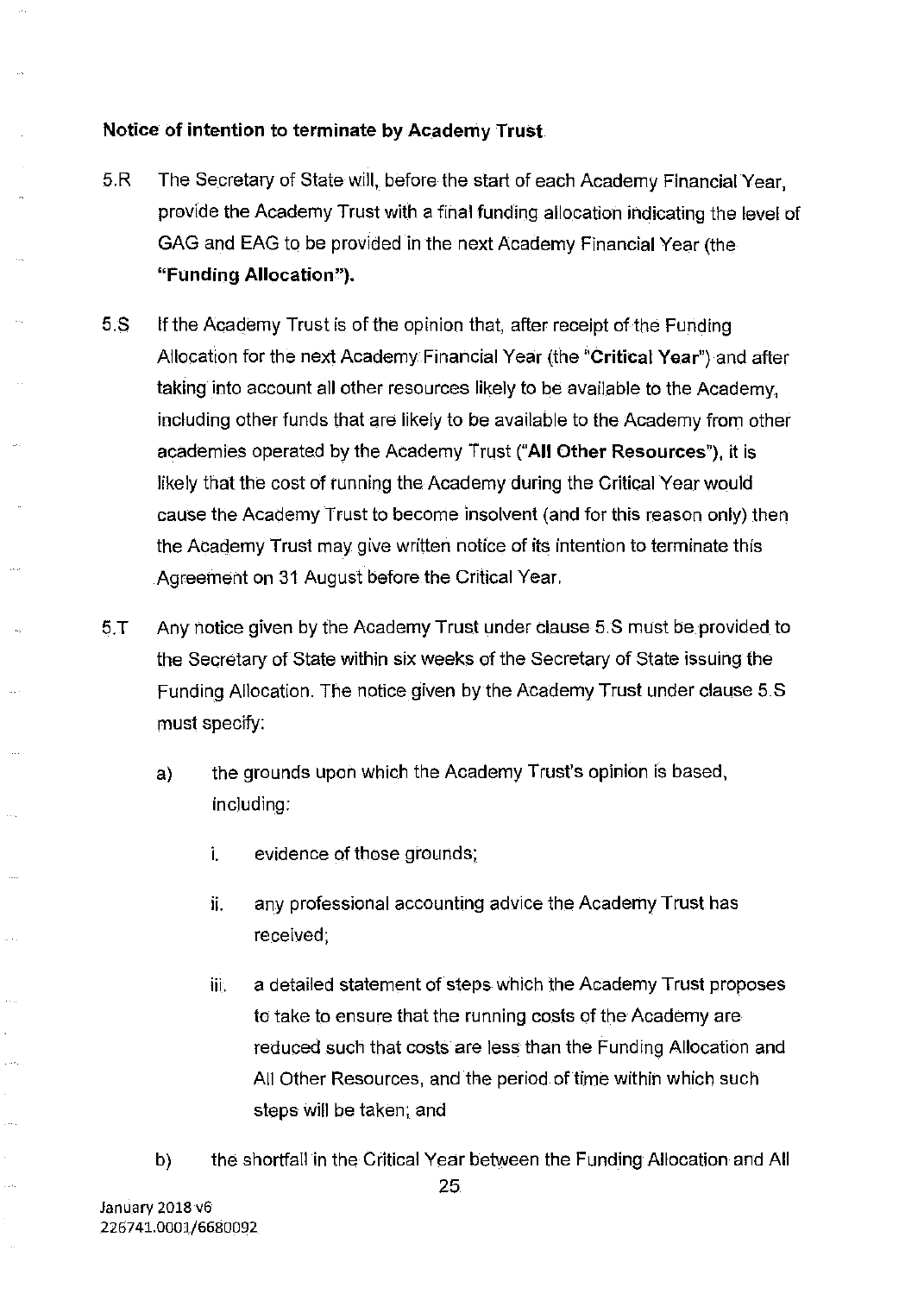Other Resources expected to be available to the Academy Trust to run the Academy and the projected expenditure on the Academy; and

- c) a detailed budget of income and expenditure for the Academy during the Critical Year (the **"Projected Budget"),**
- 5.U Both parties will use their best endeavours to agree whether or not the cost of running the Academy during the Critical Year would cause the Academy Trust to become insolvent. Both parties recognise that they will need to engage in a constructive dialogue at the time about how best to provide education for the pupils at the Academy and use their best endeavours to agree a practical solution to the problem.
- 5.V If no agreement is reached by 30 April (or another date if agreed between the parties) as to whether the cost of running the Academy during the Critical Year would cause the Academy Trust to become insolvent, then that question will be referred to an independent expert (the **"Expert")** for resolution. The Expert's determination will be final and binding on both parties. The Expert will be requested to specify in his determination the amount of the shortfall in funding (the **"Shortfall").**
- 5.W The Expert will be an insolvency practitioner with significant professional experience of educational institutions or academies. If the parties fail to agree upon the appointment of the Expert then the Expert will be appointed by the President of the Institute of Chartered Accountants in England and Wales. The Expert's fees will be borne equally between the parties.
- 5.X The Expert will be required in reaching his determination to take account of advice from an educational specialist who is professionally familiar with the issues arising from the budget management of schools. If the parties fail to agree upon the appointment of the educational specialist then the educational specialist will be appointed by the Chairman of the Specialist Schools and Academies Trust (or any successor or equivalent body). The educational specialist's fees will be borne equally between the parties.
- 5.Y If the Expert determines that the cost of running the Academy during the

J.

 $\bar{L}_\mathrm{c}$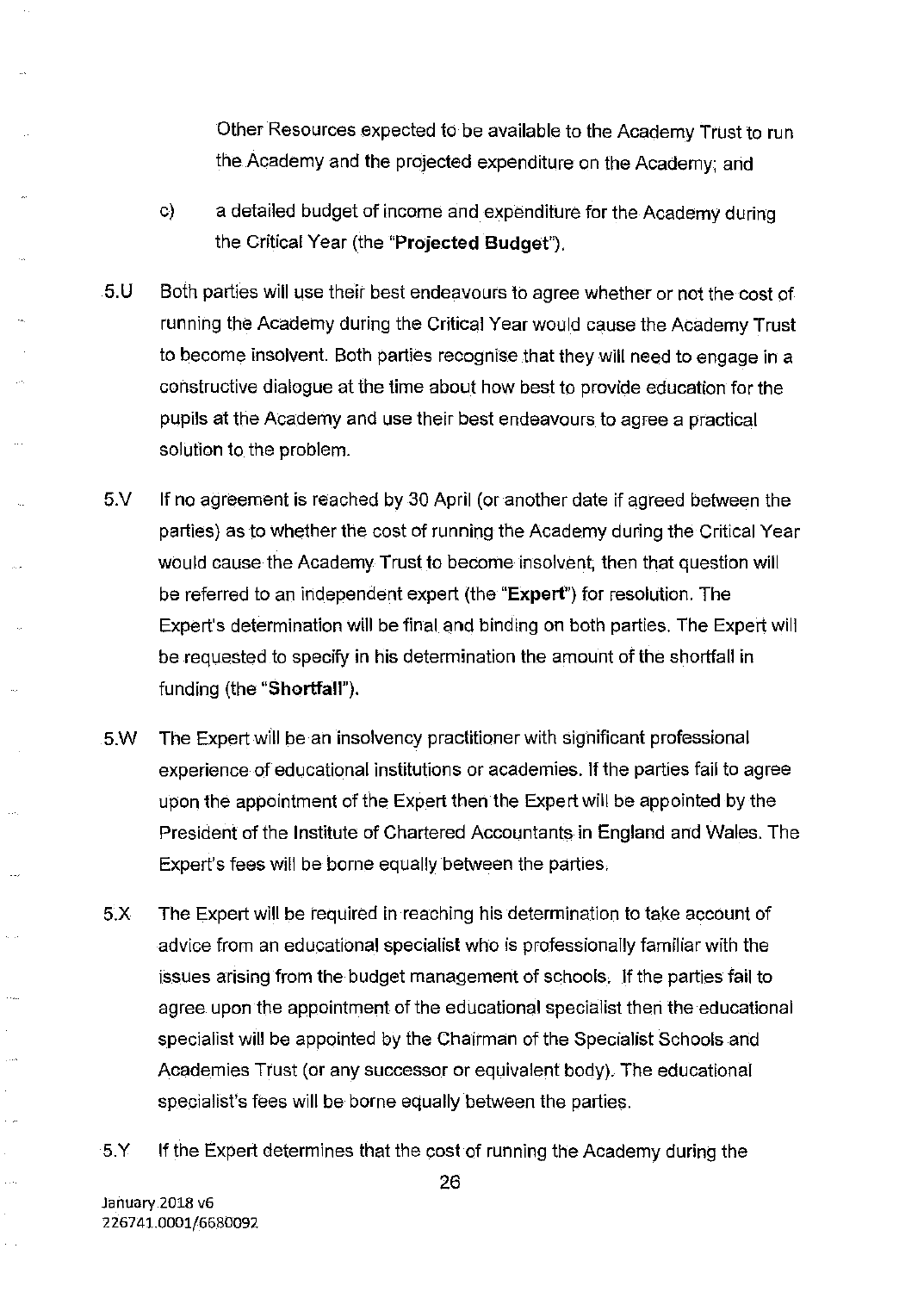Critical Year would cause the Academy Trust to become insolvent, and the Secretary of State will not have agreed to provide sufficient additional funding to cover the Shortfall, then the Academy Trust will be entitled to terminate this Agreement, by notice expiring on 31 August before the Critical Year. Any such notice will be given within 21 days after (a) the Expert's determination will have been given to the parties or (b), if later, the Secretary of State will have given written notice of his refusal to provide sufficient additional funding for the Academy to cover the Shortfall.

#### **Effect of termination**

i.

 $\bar{z}$ 

J.

 $\bar{\mathcal{A}}$ 

i.

. . . .

- 5.Z If this Agreement is terminated, the Academy will cease to be an Academy within the meaning of sections 1 and 1A of the Academies Act 2010.
- 5.M Subject to clauses 5.BB and 5.CC, if the Secretary of State terminates this Agreement under clause 5.A, he will indemnify the Academy Trust. If the Secretary of State terminates this Agreement otherwise than under clause 5.A, he may at his discretion indemnify or compensate the Academy Trust.
- 5.BB The amount of any such indemnity or compensation will be determined by the Secretary of State, having regard to representations made to him by the Academy Trust, and will be paid as and when the Secretary of State considers appropriate.
- 5.CC The categories of expenditure incurred by the Academy Trust in consequence of termination, for which the Secretary of State may indemnify the Academy Trust under clauses 5.M, may include:
	- a) staff compensation and redundancy payments;
	- b) compensation payments in respect of broken contracts;
	- c) expenses of disposing of assets or adapting them for other purposes;
	- d) legal and other professional fees; and
	- e) dissolution expenses.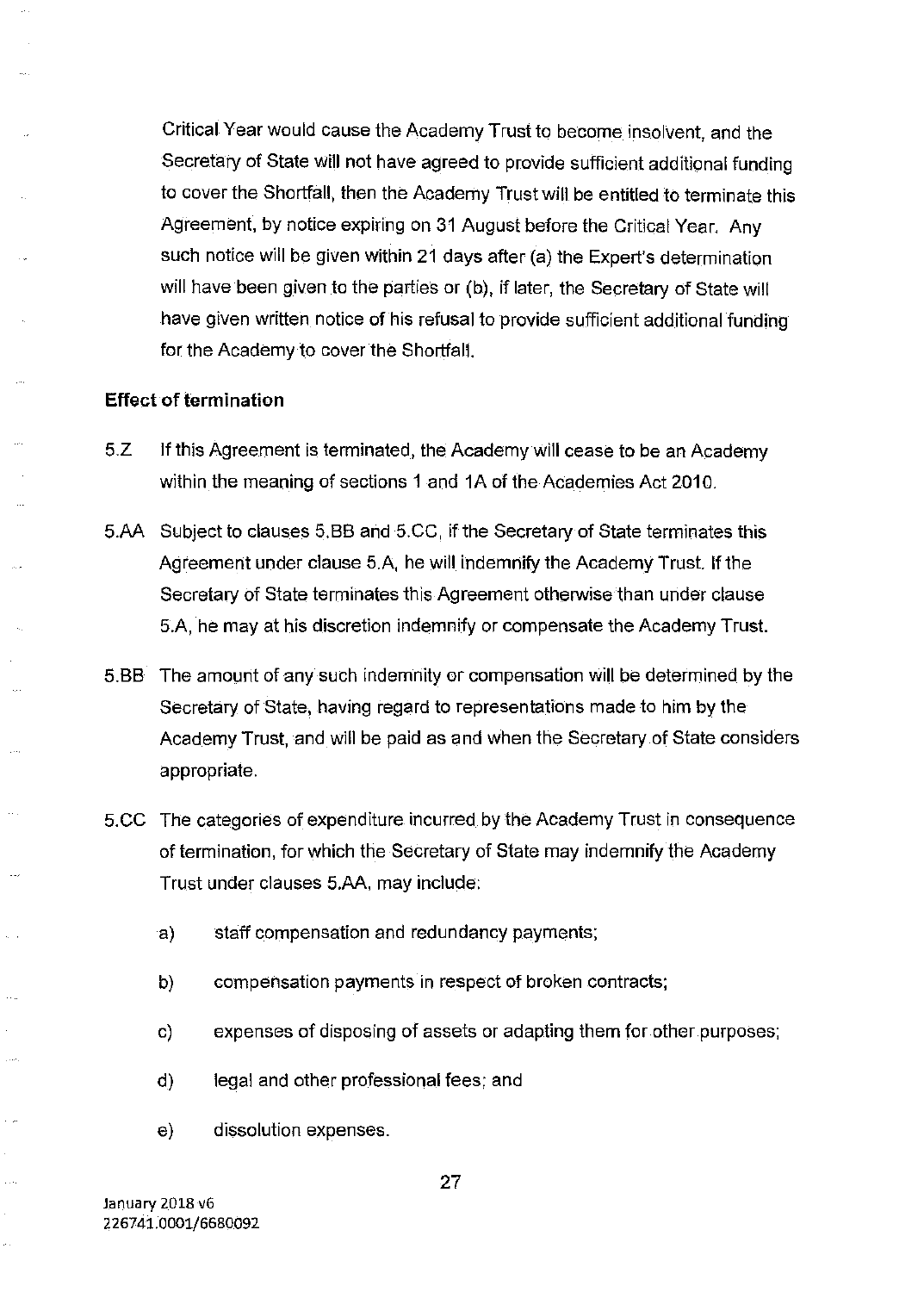- 5.DD If this Agreement is terminated, and the Academy Trust owns capital assets which have been partly or wholly funded by HM Government, the Academy Trust must, as soon as possible after the termination date:
	- a) transfer a proportion of those capital assets, equal to the proportion of the original financial contribution made by HM Government, to a nominee of the Secretary of State to use for educational purposes; or
	- b) if the Secretary of State directs that a transfer under clause 5.DD(a) is not required, pay to the Secretary of State at the termination date (or, by agreement with the Secretary of State, at the date of their subsequent disposal) a sum equivalent to the proportion of the original financial contribution made by HM Government.
- 5.EE The Secretary of State may:
	- a) Waive all or part of the repayment due under sub-clause 5.DD(b) if the Academy Trust obtains his permission to invest the sale proceeds for its charitable purposes; or
	- b) direct the Academy Trust to pay all or part of the sale proceeds to the relevant LA.

## **6. OTHER CONTRACTUAL ARRANGEMENTS**

#### **Annexes**

 $\sim$ 

 $\ddotsc$ 

 $\bar{L}_\mathrm{in}$ 

 $\bar{\mathcal{A}}$ 

 $\cdots$ 

÷.

6.A Any annexes to this Agreement form part of and are incorporated into this Agreement.

#### **The Master Agreement**

6. B Except as expressly provided in this Agreement, all provisions of the Master Agreement have full force and effect

#### **General**

6. C The Academy Trust cannot assign this Agreement.

**January 2018 v6**  226741.0001/6680092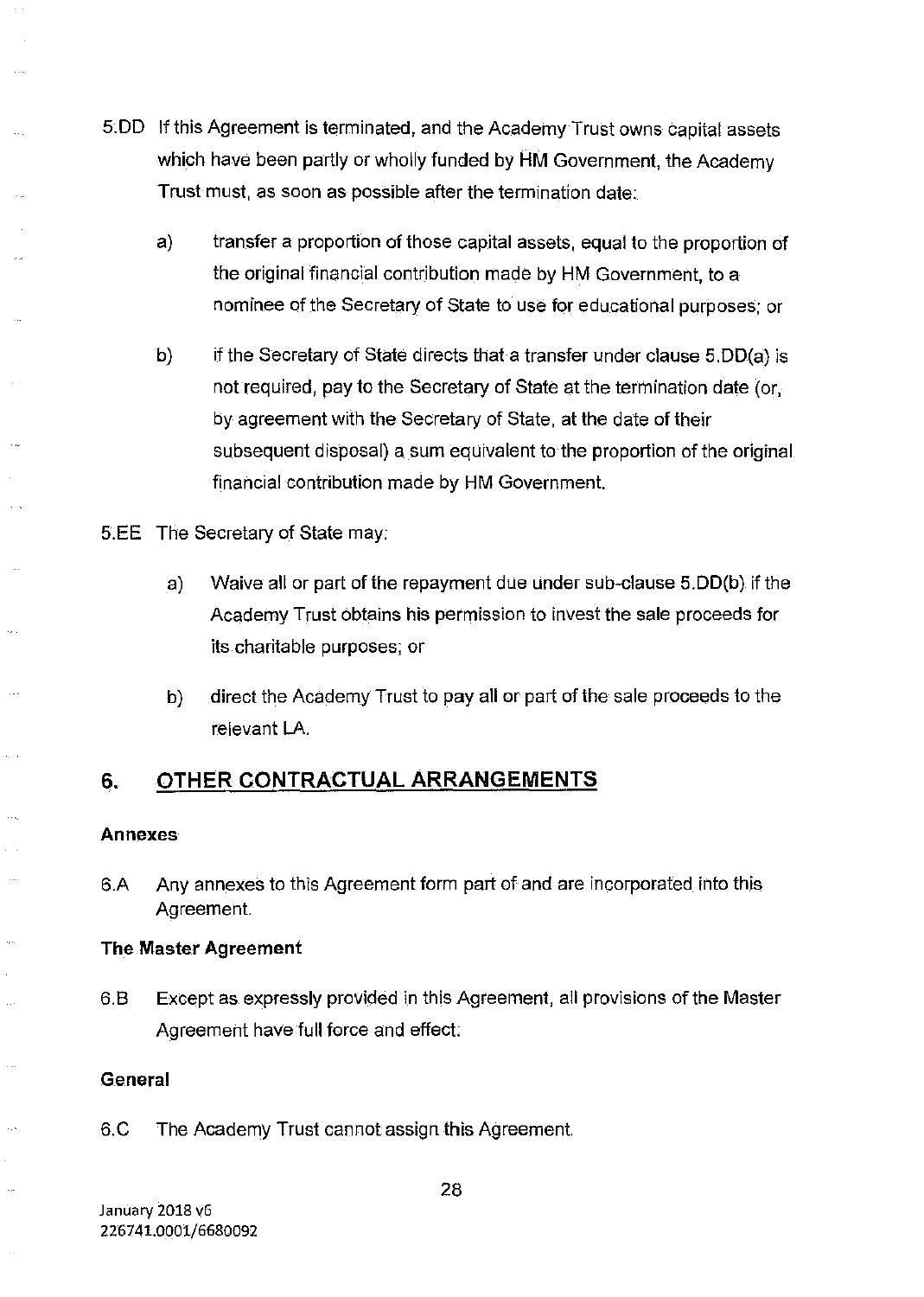- 6.D Failure to exercise, or a delay in exercising, any right or remedy of the Secretary of State under this Agreement (including the right to terminate this Agreement), or a single or partial exercise of such a right or remedy, is not a waiver of, and does not prevent or restrict any initial or further exercise of, that or any other right or remedy.
- 6.E Termination of this Agreement will not affect the accrued rights, remedies, obligations or liabilities of the parties existing at termination.
- 6.F This Agreement may be executed in any number of counterparts, each of which when executed and delivered shall constitute a duplicate original, but all of which will together constitute the same agreement.
- 6.G This Agreement and any dispute or claim arising out of or in connection with it or its subject matter or formation (including non-contractual disputes or claims) shall be governed by and construed in accordance with the law of England and Wales, and submitted to the exclusive jurisdiction of the courts of England and Wales.
- 6.H The Secretary of State agrees that this Agreement shall be interpreted in a way which is compatible with the provisions of clauses 20A-F and 23A-H (if **.2.<'J/** *3*  used) of the Church Supplemental Agreement dated 2018 and made between: (1) the Secretary of State for Education; (2) the Academy Trust; (3) the Trustees of the charity known as Christ The Catholic Collegiate; and (4) The Birmingham Roman Catholic Diocesan Trustees Registered.

 $\bar{\omega}$ 

 $\sim$   $\sim$ 

J.

 $\sim$ 

29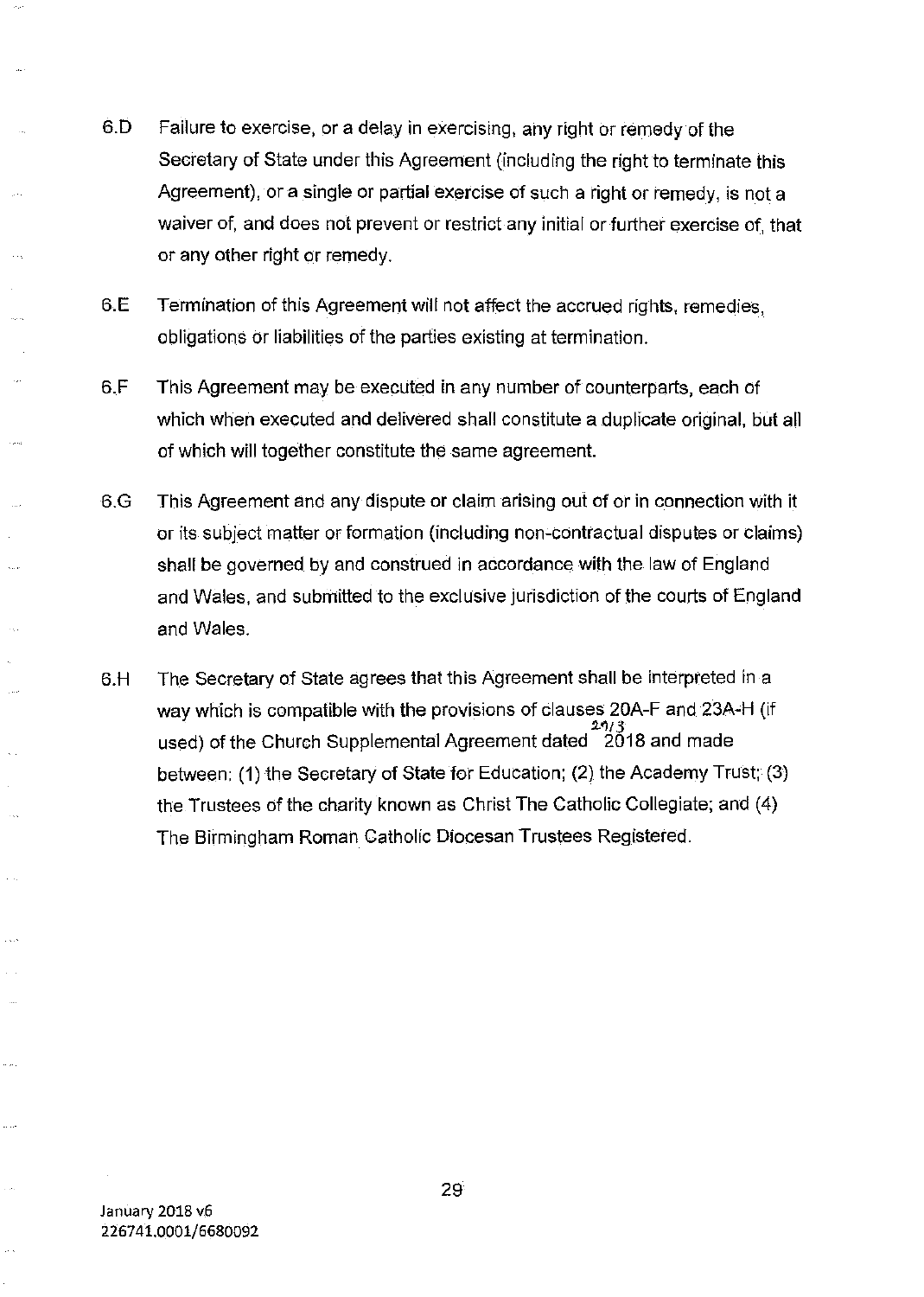This Agreement was executed as a Deed on

Executed on behalf of the **Academy Trust** by:

Ex **s**<br>8

**Director** 

**Director** 

The Corporate Seal of

#### **THE SECRETARY OF STATE FOR EDUCATION**

affixed to this deed is authenticated by:



**Duly Authorised**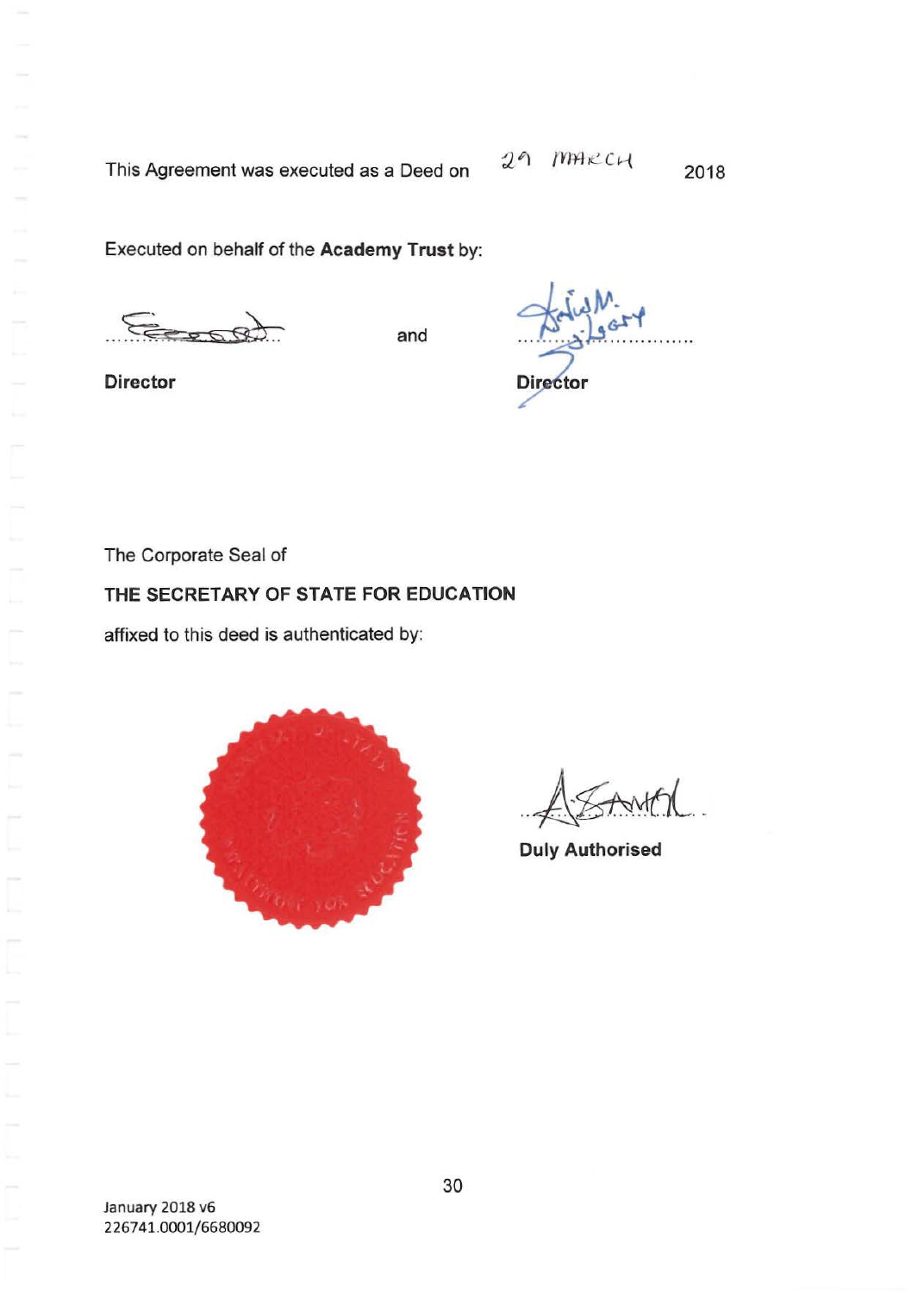## **ANNEXES**

13

i.

.<br>Gwele

 $\bar{\psi}$  .

.<br>...

ò,

 $\sim$   $\sim$ 

....

Щ,

J.

## **7. ADMISSION OF CHILDREN AND YOUNG PEOPLE WITH EDUCATION, HEALTH AND CARE PLANS**

**"EHC plan"** means an Education, Health and Care plan made under section 37 of the Children and Families Act 2014.

7.1. Except as set out in clause 8 below, the Children and Families Act 2014 imposes duties directly on Academies in respect of pupils with special educational needs, including the admission of pupils with EHC plans. If an Academy Trust considers that a LA should not have named the Academy in an EHC plan, it may ask the Secretary of State to determine whether the LA has acted unreasonably, and to make an order directing the LA to reconsider. The Academy Trust must admit the pupil if such a determination is pending. The Secretary of State's determination as to whether the LA acted unreasonably will be final, subject to any right of appeal which a parent of the pupil may have to the First Tier Tribunal (Special Educational Needs and Disability) or the Upper Tribunal Administrative Appeals Chamber.

## **8. ADMISSION OF CHILDREN WITH A STATEMENT OF SPECIAL EDUCATIONAL NEEDS**

(Clauses 8.1-8. 7 only apply where the pupil has a statement of special educational needs (SEN) rather than an EHC plan and where they therefore continue to be subject to the relevant provisions of the Education Act 1996. EHC plans are replacing statements of SEN but although all statements of SEN should have been converted to an EHC plan by the 1 April 2018 this clause is retained to protect pupils who still have a statement of special education need after this date. The detail on the drafting of a statement below is retained to protect pupils in exceptional circumstances.)

**"Statement of SEN"** means a statement made under section 324 of the Education Act 1996.

8.1 The Academy Trust must admit all children with a Statement of SEN naming the Academy.

**January 2018 v6**  226741.0001/6680092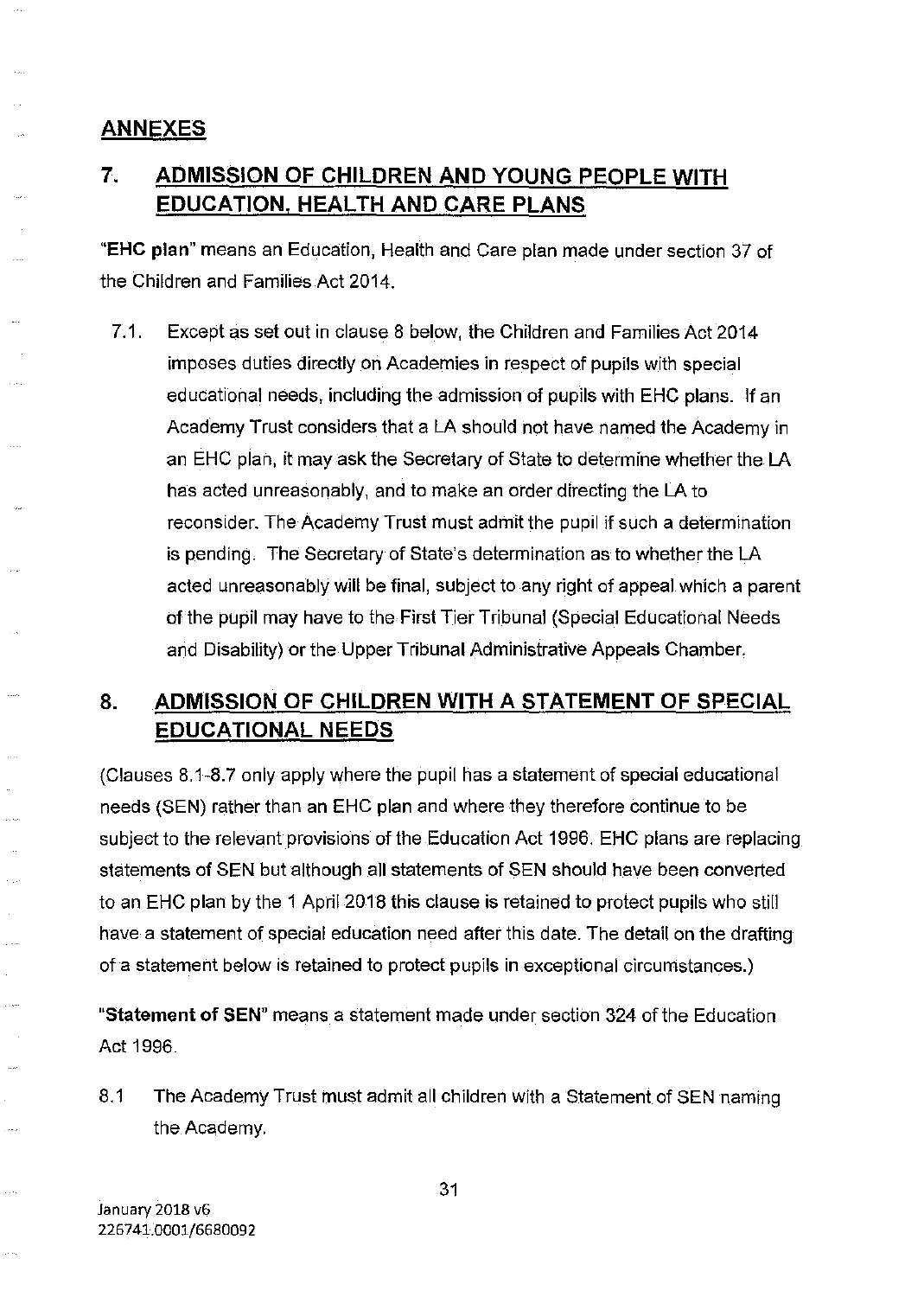- 8.2 The Academy Trust must have regard to the Special Educational Needs Code of practice 2001 when dealing with statements of SEN.
- 8.3 Where the LA sends the Academy Trust a draft statement with a proposal that the Academy is named in the final statement, the Academy Trust must respond within 15 working days unless the time period falls within a school holiday that is longer than two weeks in which case the Academy Trust should respond within 15 working days of the end of the school holiday.
- 8.4 In its response the Academy Trust must either:

 $\ldots$ 

 $\ldots$ 

i.

 $\mathcal{L}_{\mathcal{L}}$ 

 $\bar{\omega}$  .

 $\bar{z}_i$ 

 $\sim$   $\sim$ 

., k

 $\hat{\phi}$  .  $\hat{\phi}$ 

 $\sim$ 

 $\bar{\rho}$  or  $\bar{\rho}$ 

 $\mathbb{Z}_2$ 

 $\hat{\phi}$  ,

.....

ù,

 $\ddotsc$ 

 $\sim$ 

÷. Ц,

. . . . .

a. consent to being named in the final statement or

b. explain why it believes that admitting the child would be incompatible with the provision of efficient education for other children and the efficient use of resources, including why no reasonable steps could secure compatibility. In doing so the Academy Trust must have regard to the relevant legislation and Code of Practice. If the LA does not agree with the Academy Trust's response, and names the Academy in the child's Statement of SEN, the Academy Trust must admit the child to the school as specified in the statement or otherwise by the LA. The final decision as to whether to name the Academy falls to the LA.

- 8.5 If the Academy Trust considers that the LA should not have named the Academy in the statement of SEN, it may ask the Secretary of State to determine whether the LA has acted unreasonably, and to make an order directing the LA to reconsider. The Academy Trust must admit the pupil if such a determination is pending. The Secretary of State's determination will be final, subject only to any right of appeal which a parent of the child may have to the First-tier Tribunal (Special Educational Needs and Disability) or the Upper Tribunal Administrative Appeals Chamber.
- 8.6 If a parent of a child for whom the LA maintains a statement appeals to the First-tier Tribunal (Special Educational Needs and Disability) or the Upper Tribunal Administrative Appeals Chamber, either for or against the naming of the Academy in the child's statement, then the Tribunal's decision will be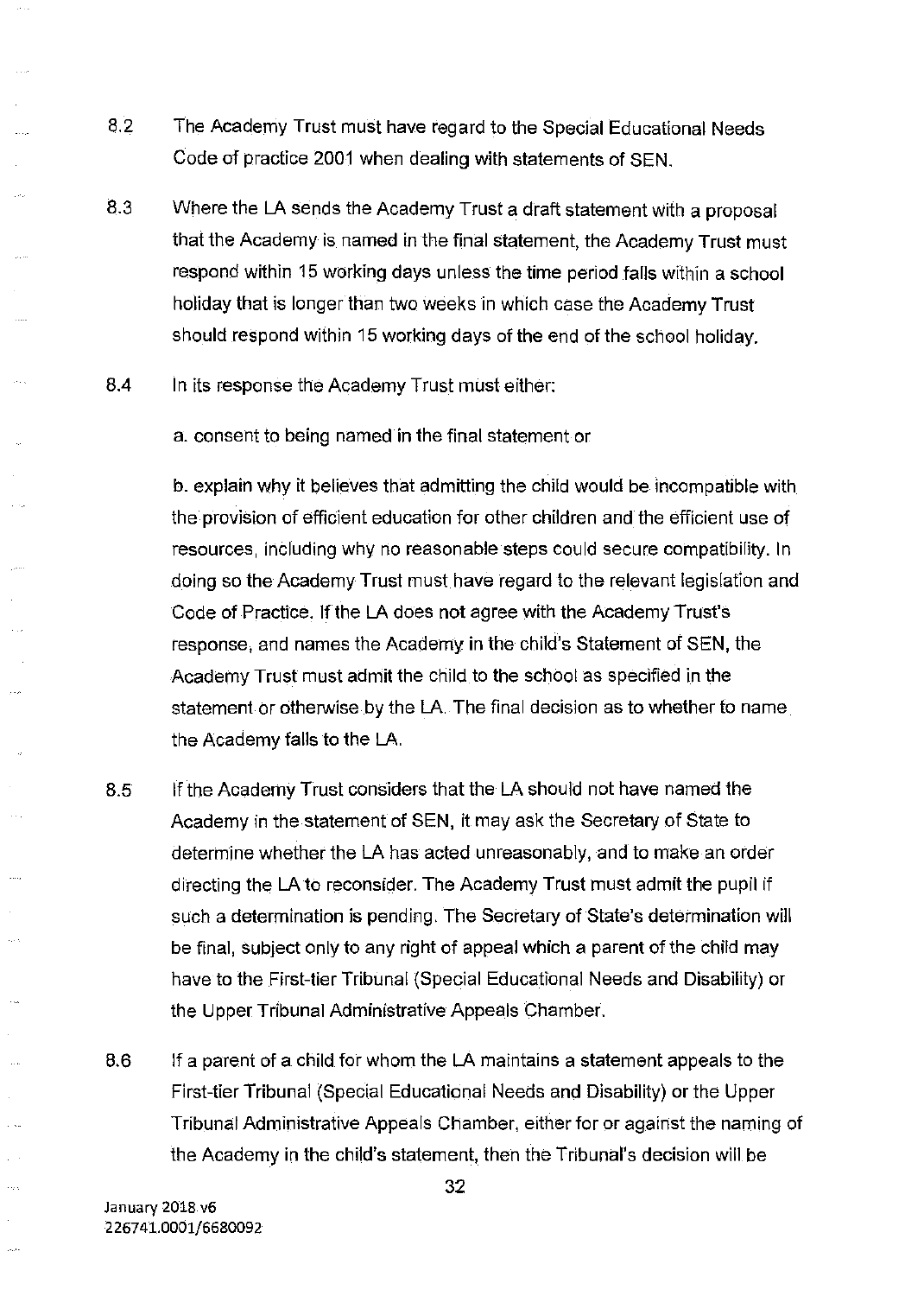binding, even if it is different from that of the Secretary of State.

- 8.7 Where it has been finally determined that the Academy be named in a child's Statement of SEN, the Academy Trust must admit the child to the Academy, notwithstanding any other admissions requirements in this Agreement.
- 8.8 Clauses 8.1 to 8.7 only apply insofar as the relevant provisions of the Children and Families Act 2014 relating to SEN and disability do not apply to Academies and Free Schools.

 $\tau_{\rm{ph}}$ 

÷, Ш,

÷,

 $\langle \cdot, \cdot \rangle$ 

 $\hat{\phi}$ 

 $\ddot{\phantom{0}}$ 

 $\hat{\rho}$  (  $\hat{\rho}$ 

Ŷ,  $\hat{\phi}_{\rm max}$ 

Ŷ,  $\hat{\mathcal{L}}$  ,

 $\mathbb{R}^2$ 

 $\ddotsc$ 

Ļ,  $\ddotsc$ 

 $\bar{\mathcal{A}}$ 

 $\langle \cdot \rangle$ 

 $\bar{z}$  $\langle \cdot, \cdot \rangle$ 

 $\bar{z}$  $\sim$   $\sim$ 

 $\bar{\mathcal{A}}$  :

 $\bar{\mathcal{A}}$ 

 $\sim$ 

 $\hat{\mathcal{L}}$ ý.

 $\bar{z}$  $\langle \cdot, \cdot \rangle$ 

 $\hat{\mathcal{E}}$  $\hat{\rho}$  is

 $\hat{\mathcal{L}}$  ,  $\hat{\mathcal{L}}$ 

 $\bar{\bar{z}}$  $\bar{\mathcal{A}}$ 

 $\hat{\boldsymbol{\epsilon}}$  $\sim$   $\sim$